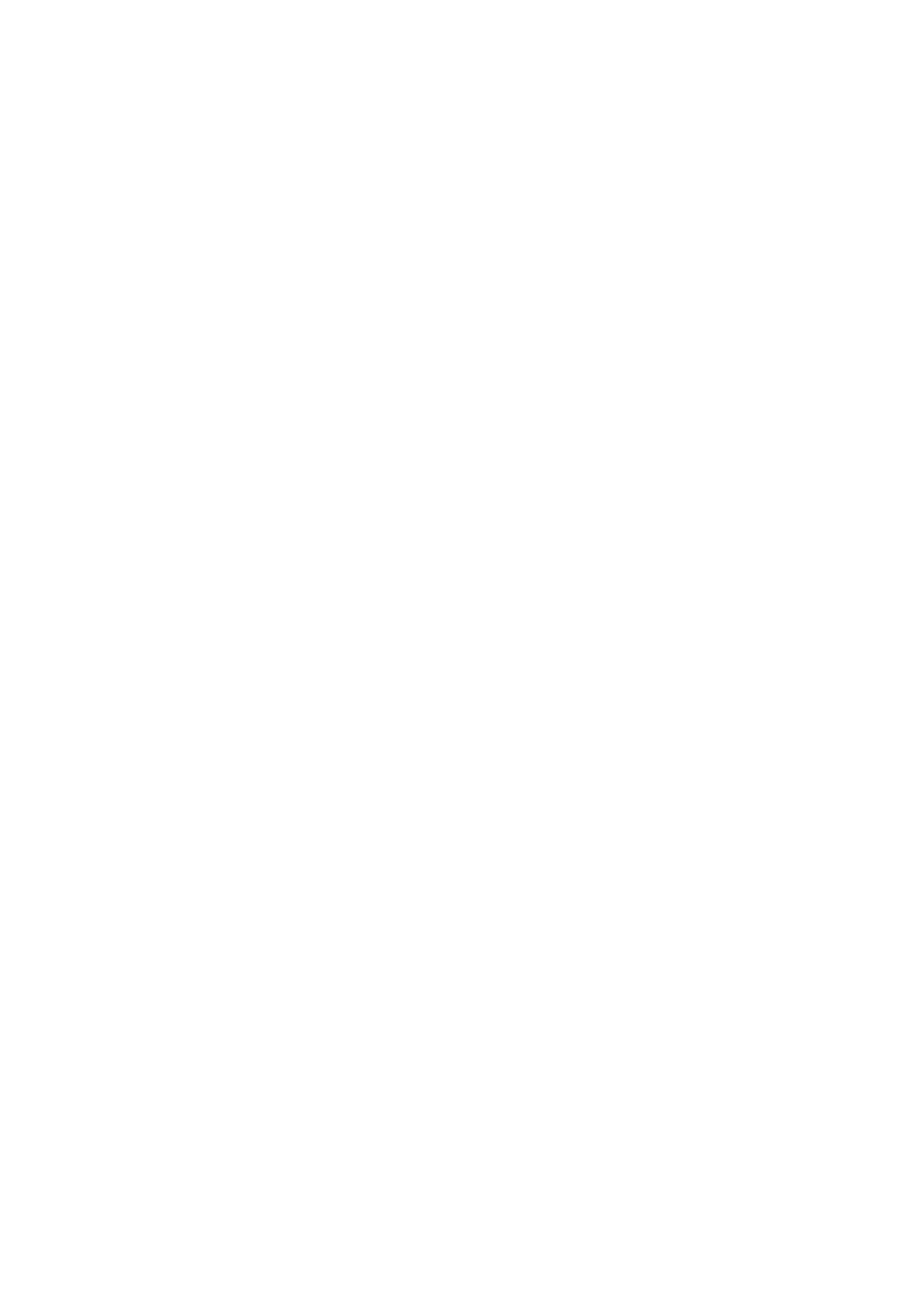

# **Administrative Arrangements 2016 (No 2)**

#### **Notifiable instrument NI2016-80**

made under the

**Australian Capital Territory (Self-Government) Act 1988 (Cwlth) and the Public Sector Management Act 1994** 

## **Contents**

|          |                                                          | Page |
|----------|----------------------------------------------------------|------|
| Preamble |                                                          |      |
| 1        | Name of arrangements                                     |      |
| 2        | Commencement                                             | 2    |
| 3        | Definitions                                              | 2    |
| 4        | Ministers-matters allocated                              | 2    |
| 5        | Ministers—authority to act for one another               | 3    |
| 6        | Administrative units-constitution and control            | 3    |
|          | Administrative units—Ministers responsible and functions | 3    |
| 8        | Repeal                                                   |      |
|          |                                                          |      |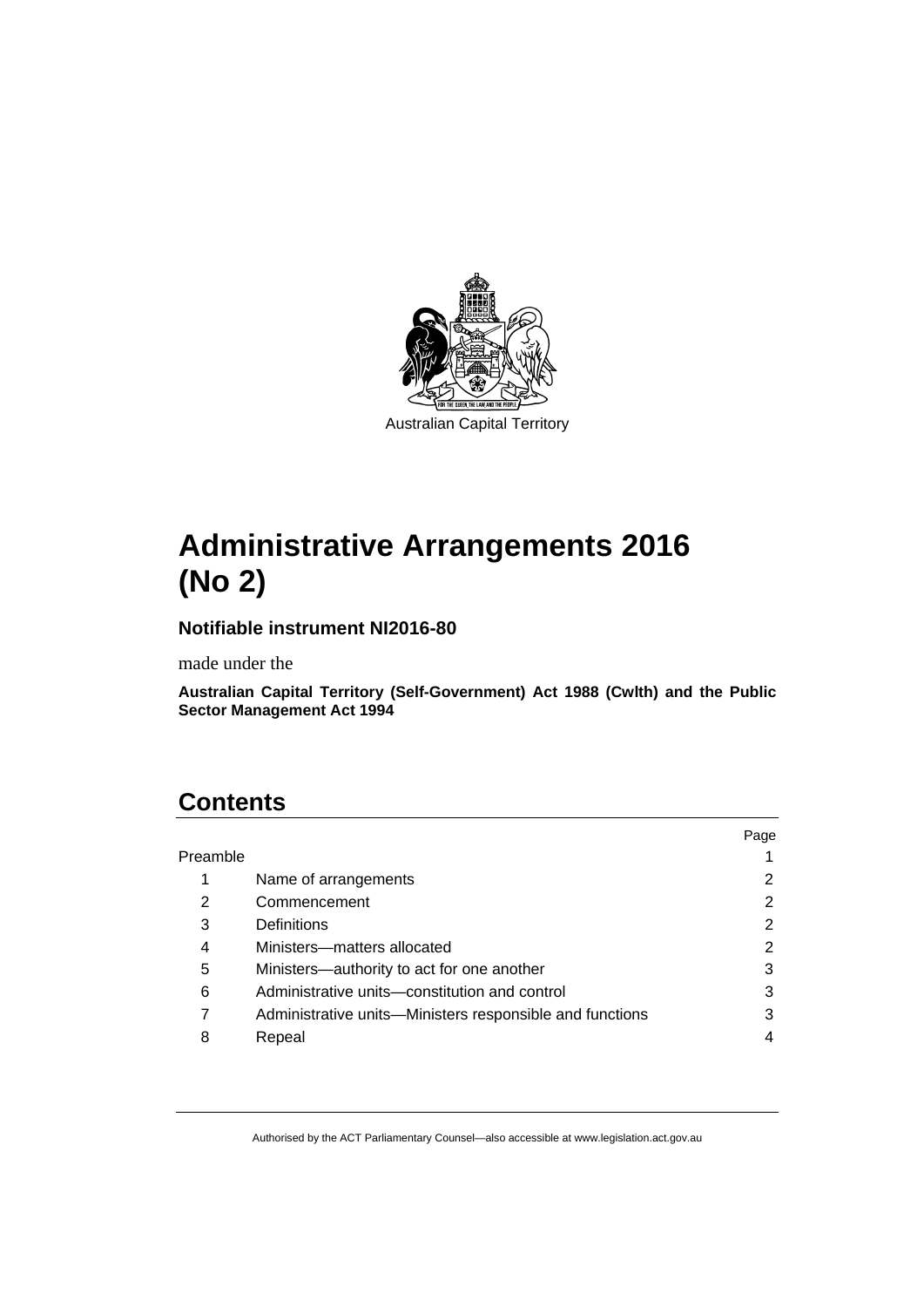|                   |                                                                                | Page            |
|-------------------|--------------------------------------------------------------------------------|-----------------|
| <b>Schedule 1</b> | Ministers, administrative units and functions                                  | 5               |
| <b>Schedule 2</b> | <b>Enactments</b>                                                              | 12 <sup>°</sup> |
| <b>Part 2.1</b>   | <b>Chief Minister, Treasury and Economic Development</b><br><b>Directorate</b> | 12              |
| <b>Part 2.2</b>   | <b>Health Directorate</b>                                                      | 16              |
| <b>Part 2.3</b>   | <b>Education Directorate</b>                                                   | 17              |
| <b>Part 2.4</b>   | <b>Justice and Community Safety Directorate</b>                                | 18              |
| <b>Part 2.5</b>   | <b>Environment and Planning Directorate</b>                                    | 24              |
| <b>Part 2.6</b>   | <b>Community Services Directorate</b>                                          | 26              |
| <b>Part 2.7</b>   | <b>Territory and Municipal Services Directorate</b>                            | 27              |

contents 2 Administrative Arrangements 2016 (No 2) NI2016-80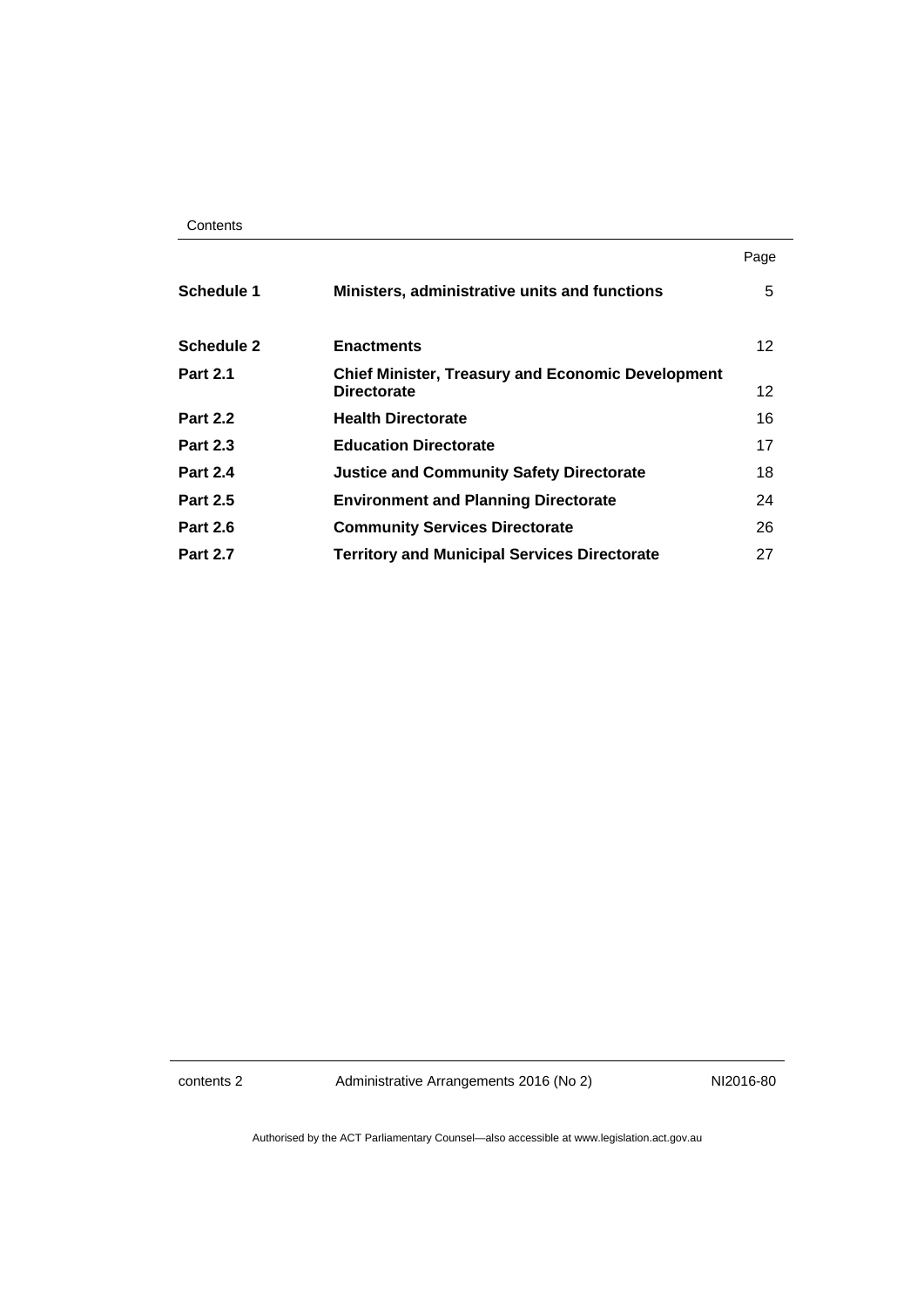#### <span id="page-4-0"></span>**Preamble**

These arrangements reflect the ACT government's commitment to the following priorities:

- health and education investment
- suburban renewal and better transport
- economic growth and diversification
- enhancing liveability and social inclusion.

**Strengthening governance and promoting opportunity**  Chief Minister, Treasury and Economic Development Justice and Community Safety

#### **Supporting our community**

Health Community Services Education

#### **Enhancing our city**

Environment and Planning Territory and Municipal Services Capital Metro

NI2016-80 Administrative Arrangements 2016 (No 2) page 1

*Note* To support the priorities, ACT Government directorates are clustered as follows: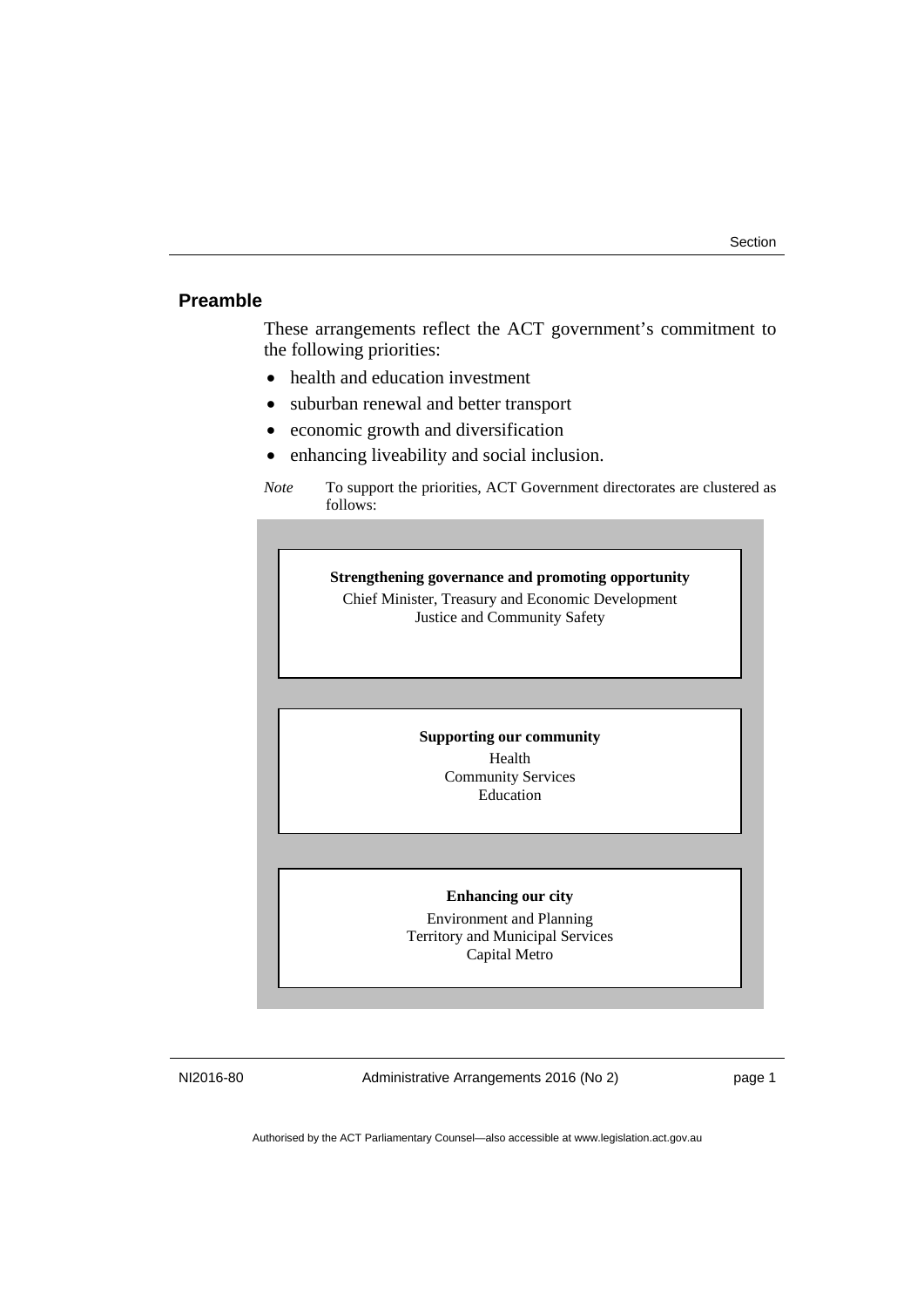#### <span id="page-5-0"></span>**1 Name of arrangements**

These arrangements are the *Administrative Arrangements 2016 (No 2)*.

#### <span id="page-5-1"></span>**2 Commencement**

These arrangements commence on 13 February 2016.

#### <span id="page-5-2"></span>**3 Definitions**

In these arrangements:

*Public Sector Management Act* means the *Public Sector Management Act 1994*.

*Self-Government Act* means the *Australian Capital Territory (Self-Government) Act 1988* (Cwlth).

#### <span id="page-5-3"></span>**4 Ministers—matters allocated**

For the Self-Government Act, section 43 (1), a Minister mentioned in schedule 1, column 1 is allocated responsibility for the following matters relating to the powers of the Executive:

- (a) governing the Territory in relation to the matters mentioned in schedule 1, column 2 opposite the reference to the Minister;
- (b) executing and maintaining the Territory enactments mentioned in schedule 2 under the reference to the Minister;
- (c) exercising the powers of the Executive under the Commonwealth laws mentioned in schedule 2 under the reference to the Minister;
- (d) exercising prerogatives of the Crown for the matters mentioned in paragraphs (a), (b) and (c).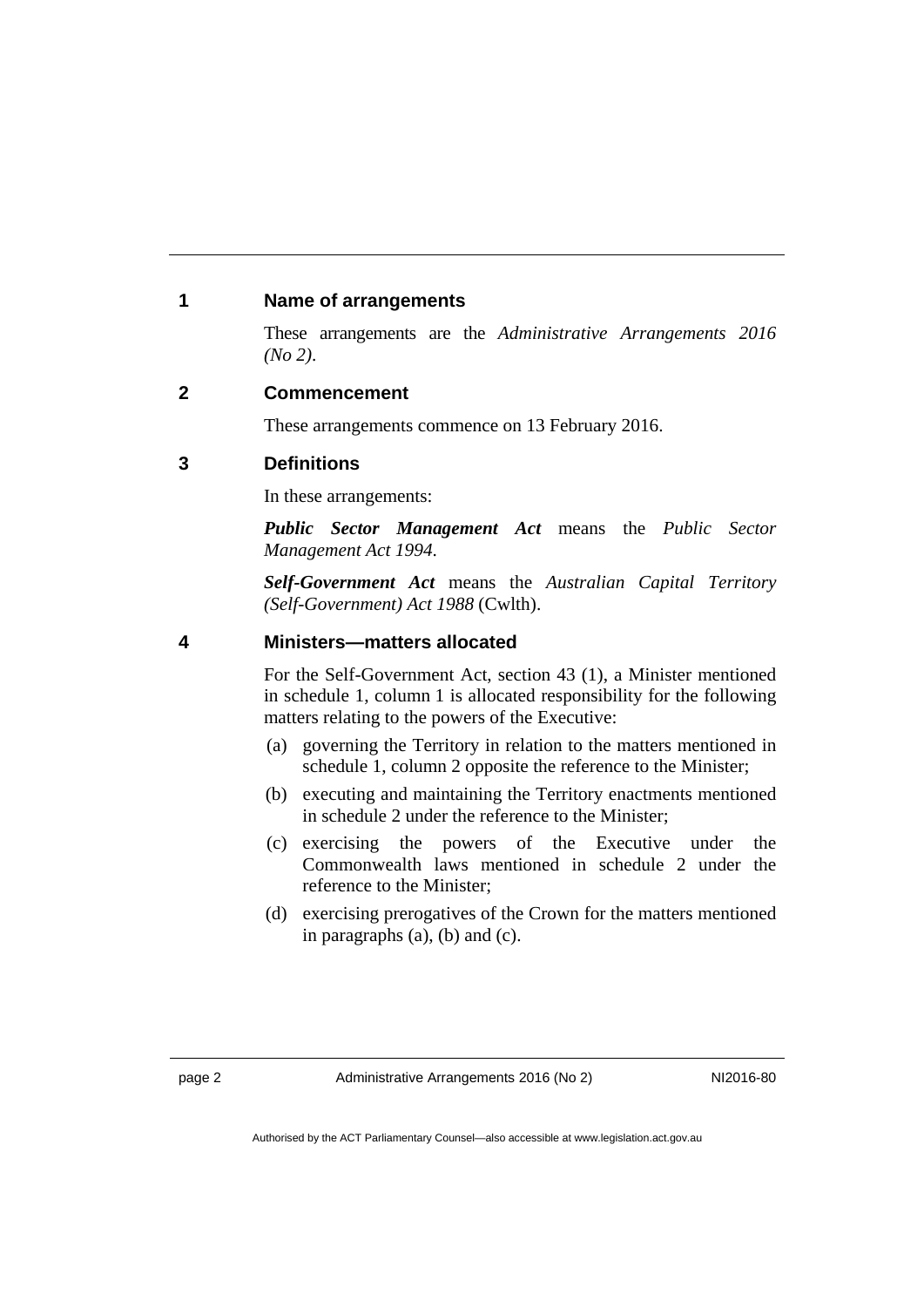#### <span id="page-6-0"></span>**5 Ministers—authority to act for one another**

- (1) For the Self-Government Act, section 43 (2), any Minister is authorised to act on the Chief Minister's behalf or on behalf of another Minister.
- (2) Subsection (1) is subject to the Legislation Act, section 41 (Making of certain statutory instruments by Executive).

#### <span id="page-6-1"></span>**6 Administrative units—constitution and control**

For the Public Sector Management Act, section 13, the administrative units mentioned in schedule 1, column 3 are established.

*Note Establish* includes constitute and continue in existence (see Legislation Act, dict, pt 1).

#### <span id="page-6-2"></span>**7 Administrative units—Ministers responsible and functions**

For the Public Sector Management Act, section 14—

- (a) a Minister mentioned in schedule 1, column 1 is allocated responsibility for the administrative unit or units mentioned in column 3 opposite the reference to the Minister; and
- (b) an administrative unit mentioned in schedule 1, column 3 is allocated responsibility for—
	- (i) the matters mentioned in column 2 opposite the reference to the unit; and
	- (ii) the prerogatives of the Crown for the matters mentioned in subparagraph (i); and
- (c) an administrative unit mentioned in schedule 2 is allocated responsibility for—
	- (i) the Territory enactments mentioned in schedule 2 under the reference to the unit; and

NI2016-80 Administrative Arrangements 2016 (No 2) page 3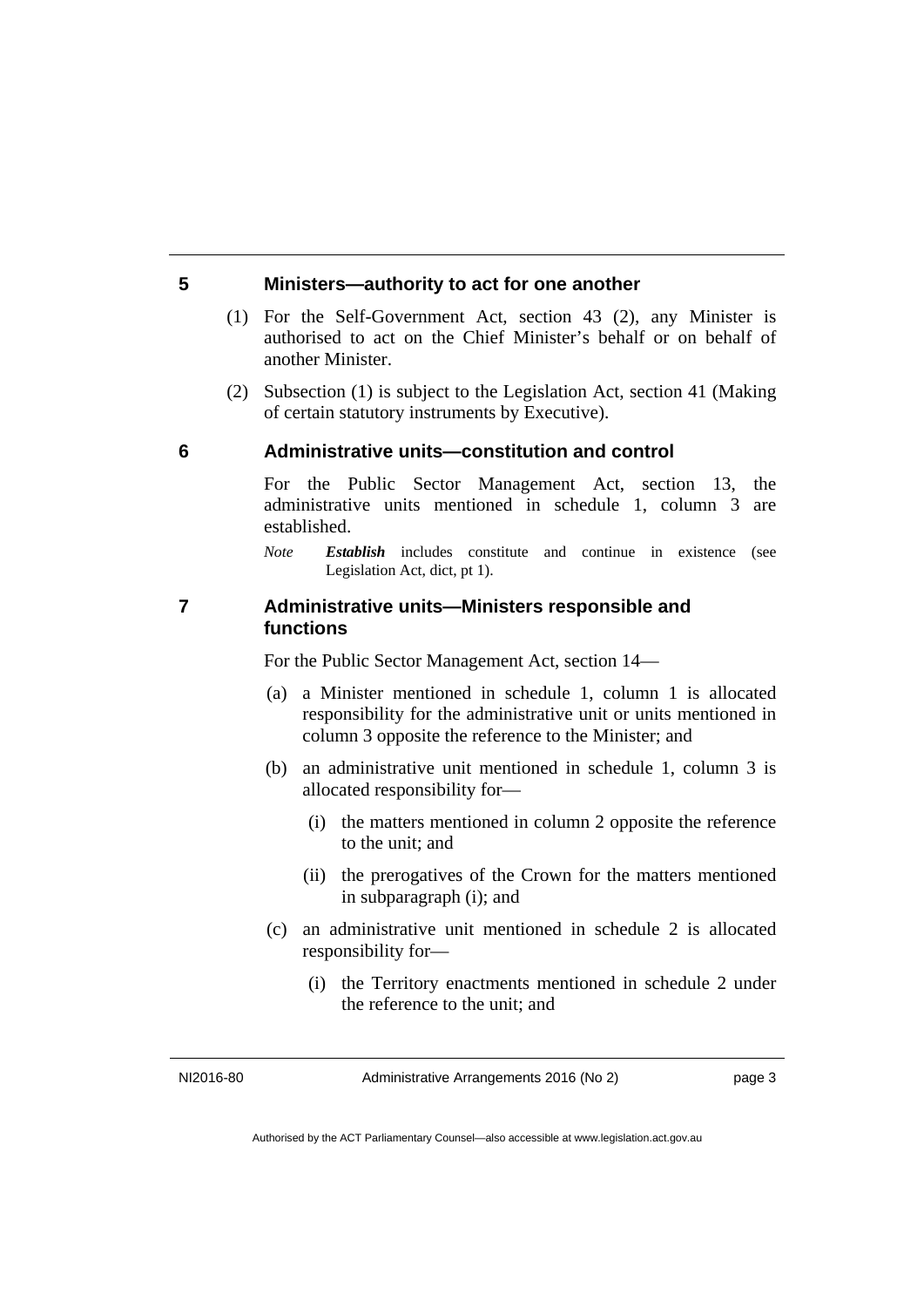(ii) powers of the Executive under Commonwealth laws mentioned in schedule 2 under the reference to the unit.

### <span id="page-7-0"></span>**8 Repeal**

The *Administrative Arrangements 2016 (No 1)* (NI2016-41) are repealed.

page 4 Administrative Arrangements 2016 (No 2) NI2016-80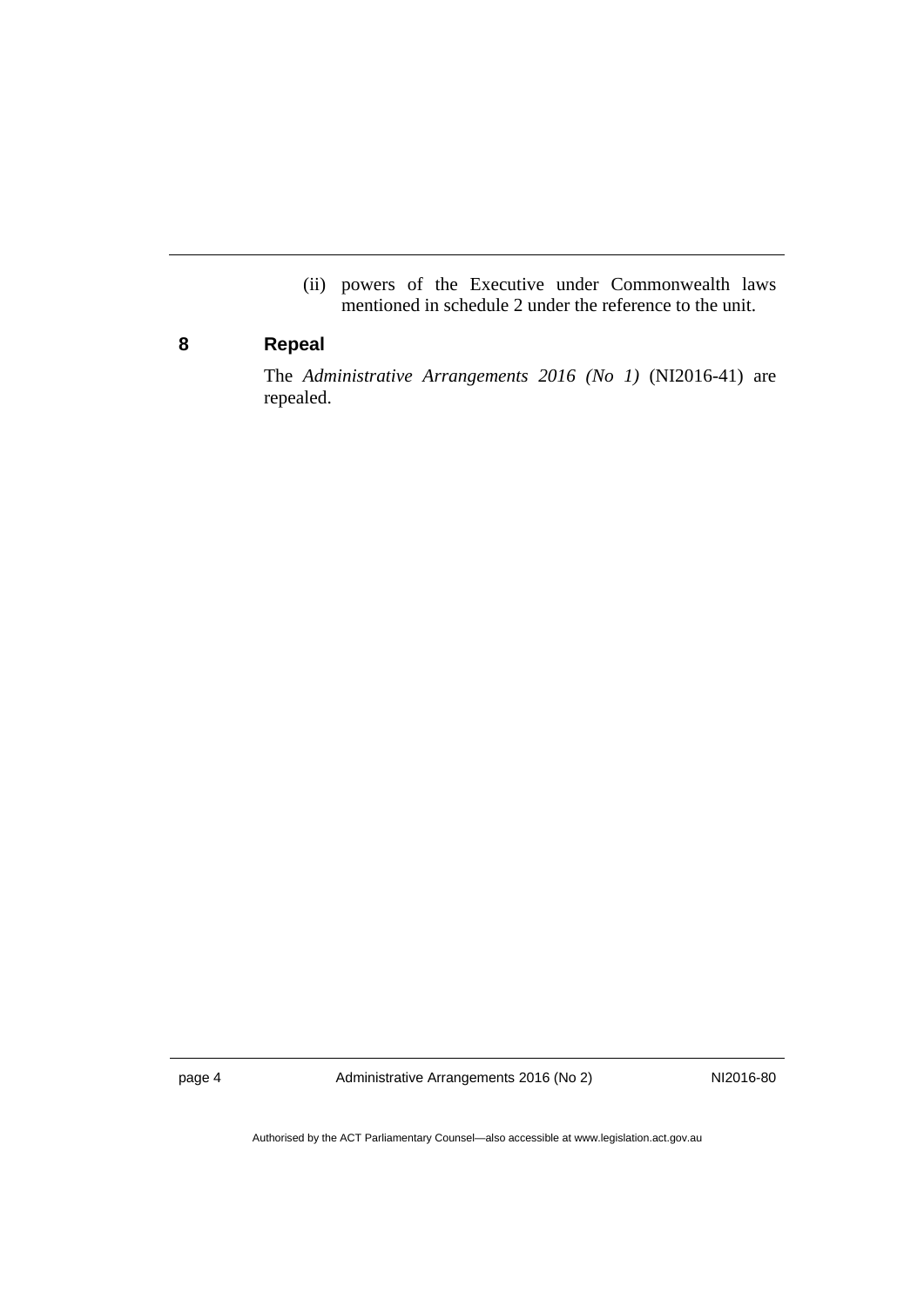## <span id="page-8-0"></span>**Schedule 1 Ministers, administrative units and functions**

(see ss 4-7)

| column 1                              | column <sub>2</sub>                                                                                                                                                                                                                                                                                                                                                                                                                                                                                                          | column 3                                                                  |
|---------------------------------------|------------------------------------------------------------------------------------------------------------------------------------------------------------------------------------------------------------------------------------------------------------------------------------------------------------------------------------------------------------------------------------------------------------------------------------------------------------------------------------------------------------------------------|---------------------------------------------------------------------------|
| <b>Minister</b>                       | matters                                                                                                                                                                                                                                                                                                                                                                                                                                                                                                                      | administrative unit                                                       |
| <b>Chief</b><br><b>Minister</b>       | Access to government information<br><b>ACT Public Service</b><br>Audit policy<br>Chief Digital Officer<br>Communication and community engagement<br>Government strategy and policy<br>Intergovernmental relations<br>Regional development<br>Regulatory reform<br><b>Support to Cabinet</b>                                                                                                                                                                                                                                  | Chief Minister,<br>Treasury and<br>Economic<br>Development<br>Directorate |
|                                       | Access Canberra<br>Building, utilities, land and lease regulation*<br>Electricity and natural gas, water and sewerage<br>industry technical regulation*<br>Environment protection and water regulation*<br>Fair trading and registration, inspection and<br>regulatory services (including transport regulation<br>and licensing)*<br>Occupational licensing*<br>Public health protection and regulation (food<br>services)*<br>Public unleased land regulation (permits)*<br>Racing and gaming regulation*<br>WorkSafe ACT* | Chief Minister,<br>Treasury and<br>Economic<br>Development<br>Directorate |
| def <i>relevant matter</i> , par (b)) | * this is a matter relating to Access Canberra (see Public Sector Management Act 1994, s 37A (8),                                                                                                                                                                                                                                                                                                                                                                                                                            |                                                                           |

NI2016-80 Administrative Arrangements 2016 (No 2) page 5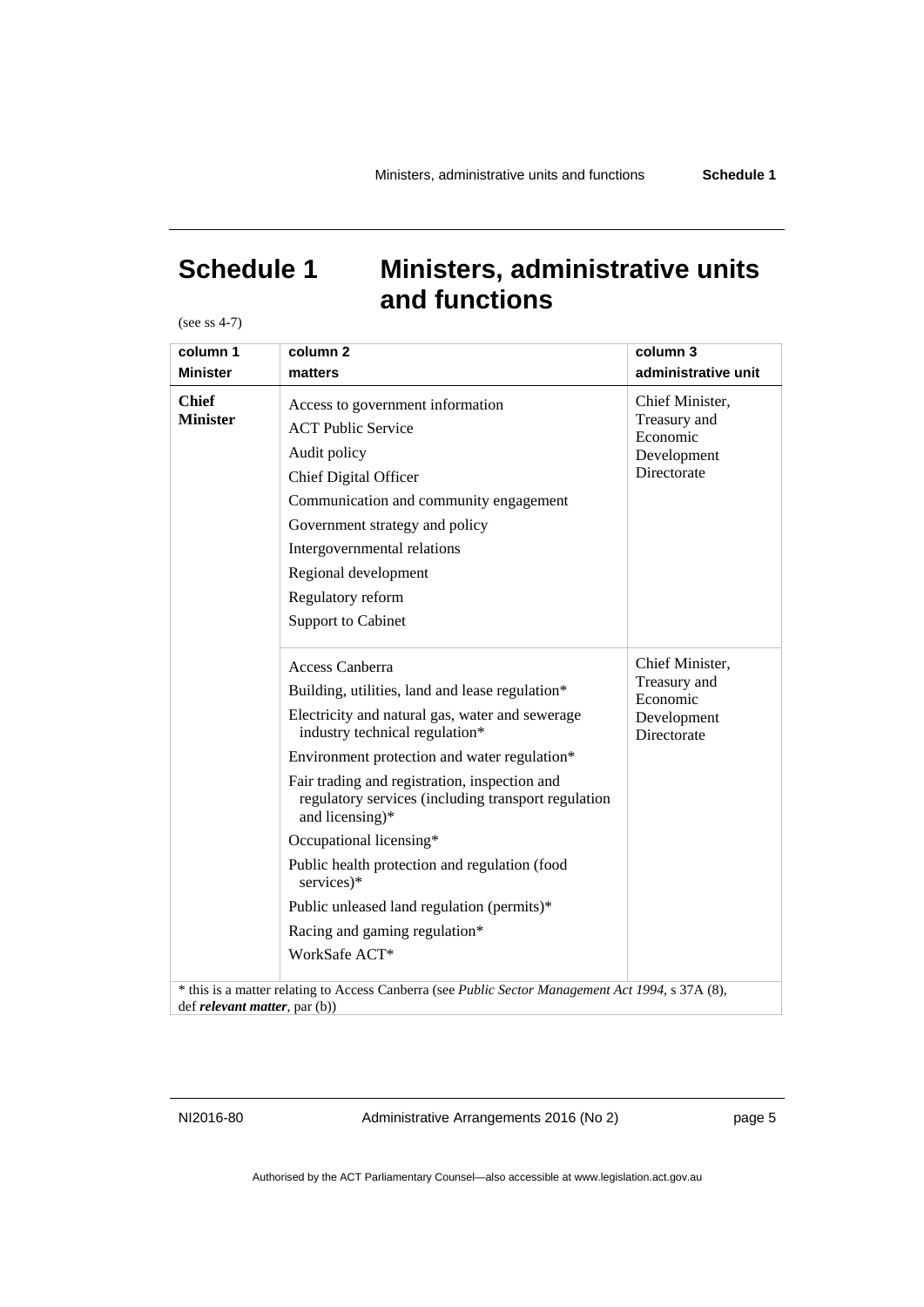| column 1<br><b>Minister</b>                                  | column <sub>2</sub><br>matters                                                                                                                                                                                                                                                                                                                                                                   | column 3<br>administrative unit                                           |
|--------------------------------------------------------------|--------------------------------------------------------------------------------------------------------------------------------------------------------------------------------------------------------------------------------------------------------------------------------------------------------------------------------------------------------------------------------------------------|---------------------------------------------------------------------------|
| <b>Treasurer</b>                                             | <b>ACT</b> Insurance Authority<br>Borrowing, funds management and infrastructure<br>finance<br>Budget process and financial reporting<br>Concessions<br>Fiscal and economic policy including competition<br>Government business enterprises<br>Insurance policy<br>Revenue Office<br>Shared services, including transactional services and<br><b>ICT</b> services<br>Taxation and revenue policy | Chief Minister,<br>Treasury and<br>Economic<br>Development<br>Directorate |
| <b>Minister for</b><br><b>Economic</b><br><b>Development</b> | Capital works and procurement<br>Digital Canberra<br>Government accommodation and property services<br>Innovation, trade and investment<br>Skills and economic development                                                                                                                                                                                                                       | Chief Minister,<br>Treasury and<br>Economic<br>Development<br>Directorate |
| <b>Minister for</b><br><b>Tourism and</b><br><b>Events</b>   | Arboretum<br>Tourism and events (including Territory venues)                                                                                                                                                                                                                                                                                                                                     | Chief Minister,<br>Treasury and<br>Economic<br>Development<br>Directorate |
| <b>Minister for</b><br>Urban<br><b>Renewal</b>               | Infrastructure (Coordinator-General)<br>Land development<br>Land release policy (including the land release<br>program)<br>Major land and property project facilitation<br>Public housing renewal program<br>Urban renewal (Coordinator-General)                                                                                                                                                 | Chief Minister,<br>Treasury and<br>Economic<br>Development<br>Directorate |

page 6 Administrative Arrangements 2016 (No 2) NI2016-80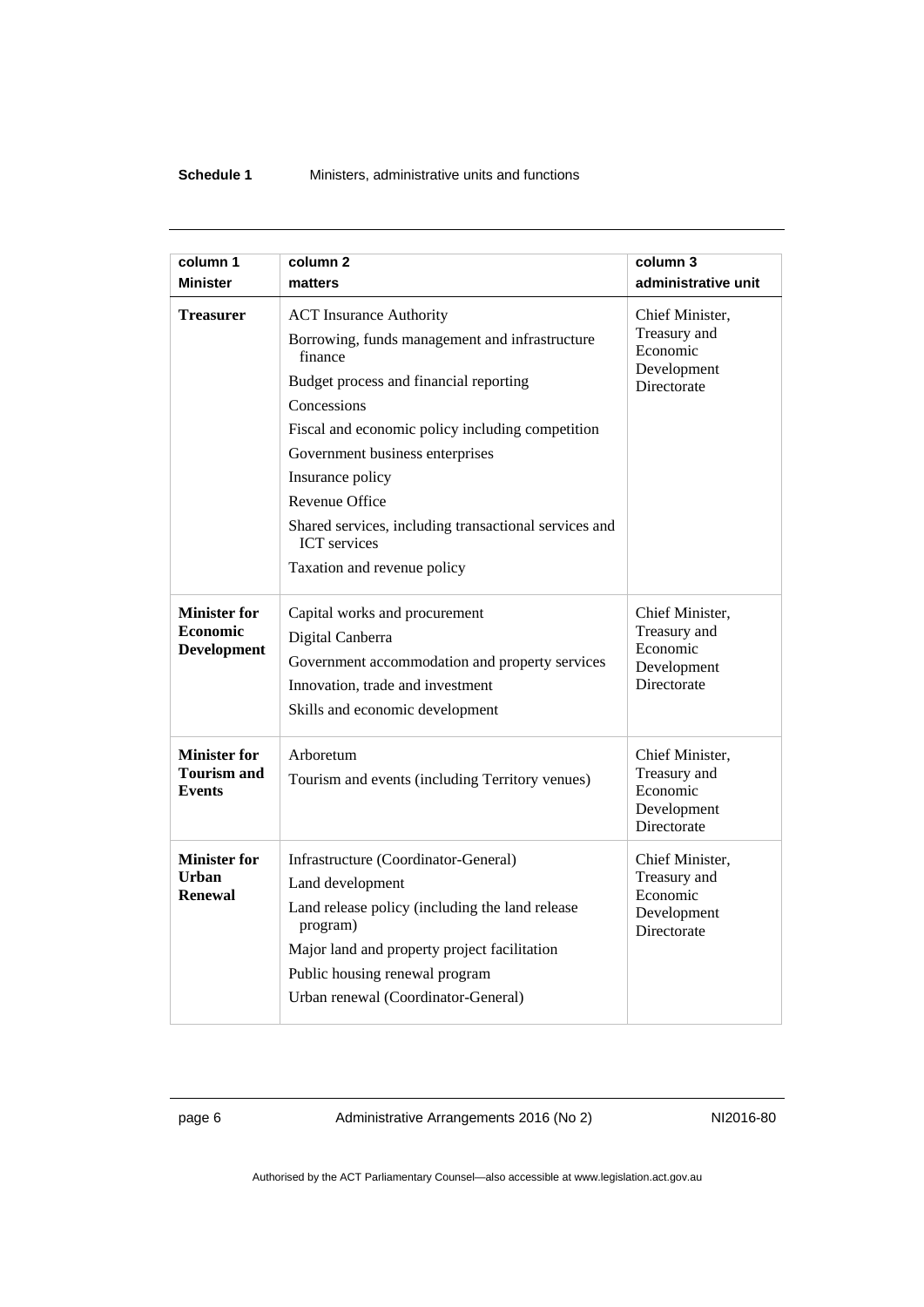| column 1<br><b>Minister</b>                                              | column <sub>2</sub>                                                                                                        | column 3                                              |
|--------------------------------------------------------------------------|----------------------------------------------------------------------------------------------------------------------------|-------------------------------------------------------|
|                                                                          | matters                                                                                                                    | administrative unit                                   |
| Attorney-<br>General                                                     | Administration of justice, civil and criminal law and<br>human rights                                                      | Justice and<br><b>Community Safety</b><br>Directorate |
|                                                                          | Domestic violence (Coordinator-General)                                                                                    |                                                       |
|                                                                          | Electoral policy                                                                                                           |                                                       |
|                                                                          | Policy relating to incorporation of associations,<br>registration of civil unions, domestic relationships<br>and parentage |                                                       |
|                                                                          | Policy relating to liquor, security and prostitution                                                                       |                                                       |
|                                                                          | Policy relating to the registration of land titles and<br>tenancies                                                        |                                                       |
| <b>Minister for</b><br>Capital<br><b>Metro</b>                           | Capital Metro                                                                                                              | Capital Metro<br>Agency                               |
| <b>Minister for</b>                                                      | Acute health services                                                                                                      | <b>Health Directorate</b>                             |
| <b>Health</b>                                                            | Aged care and rehabilitation services                                                                                      |                                                       |
|                                                                          | Cancer services                                                                                                            |                                                       |
|                                                                          | Child health development                                                                                                   |                                                       |
|                                                                          | Health policy                                                                                                              |                                                       |
|                                                                          | Local hospital network                                                                                                     |                                                       |
|                                                                          | Mental health services                                                                                                     |                                                       |
| <b>Minister for</b><br>Police and<br><b>Emergency</b><br><b>Services</b> | Emergency services and policing                                                                                            | Justice and<br><b>Community Safety</b><br>Directorate |

NI2016-80 Administrative Arrangements 2016 (No 2) page 7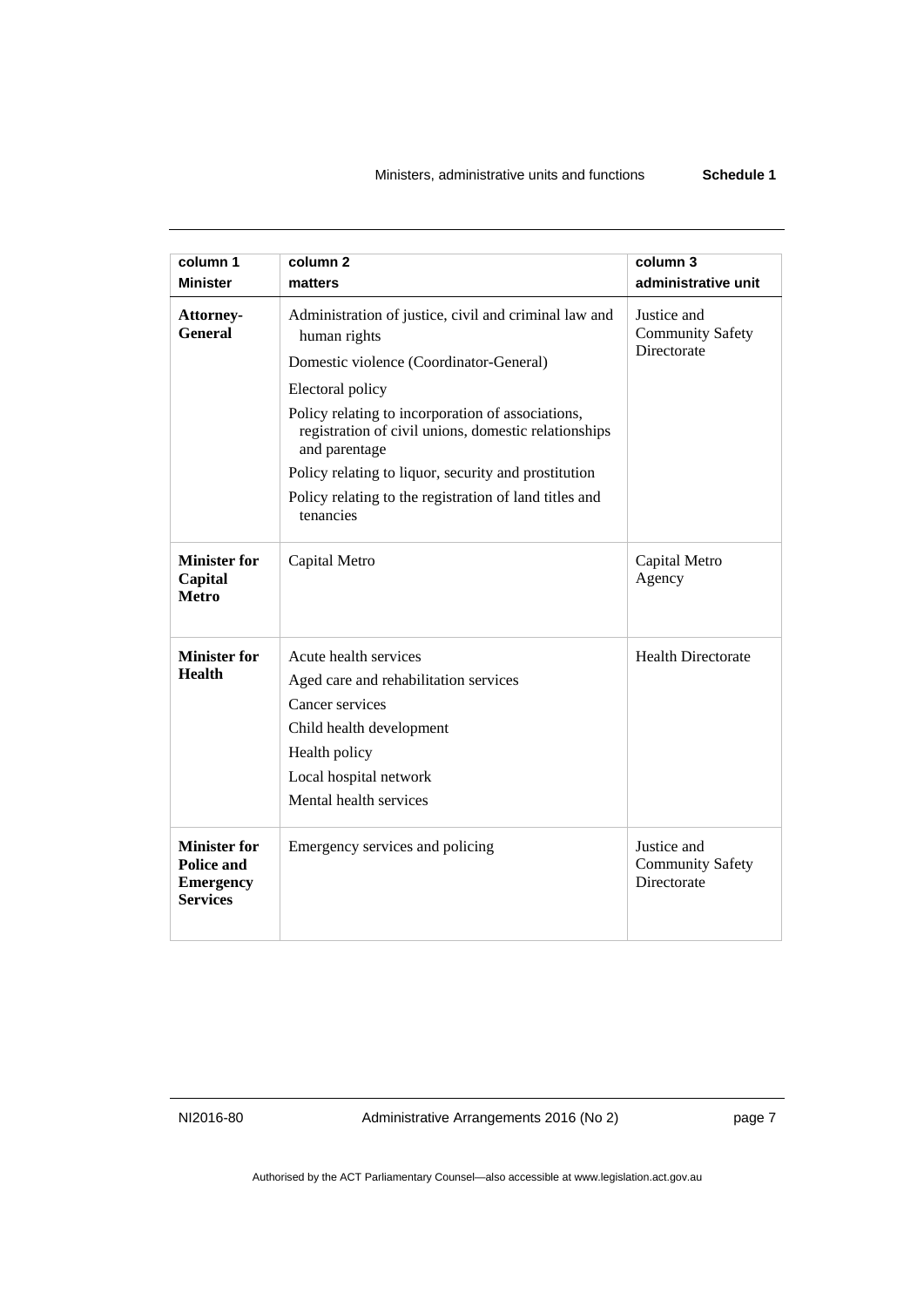#### **Schedule 1** Ministers, administrative units and functions

| column 1                                                                                       | column <sub>2</sub>                                                                                                                                                                                   | column 3                                                                         |
|------------------------------------------------------------------------------------------------|-------------------------------------------------------------------------------------------------------------------------------------------------------------------------------------------------------|----------------------------------------------------------------------------------|
| <b>Minister</b>                                                                                | matters                                                                                                                                                                                               | administrative unit                                                              |
| <b>Minister</b><br>for the<br><b>Environment</b><br>and Climate<br><b>Change</b>               | Climate change policy<br>Energy policy and energy efficiency programs<br>Environment protection policy<br>Support to the Conservator of Flora and Fauna<br>Water policy and water efficiency programs | Environment and<br><b>Planning Directorate</b>                                   |
| <b>Minister for</b><br><b>Planning and</b><br>Land<br><b>Management</b>                        | Government architect<br>Heritage<br>Planning and development<br>Parking (Coordinator-General)<br>Strategic land use and transport planning<br>Survey and leasing                                      | Environment and<br><b>Planning Directorate</b>                                   |
|                                                                                                | Land management and stewardship                                                                                                                                                                       | Territory and<br><b>Municipal Services</b><br>Directorate                        |
| <b>Minister for</b><br><b>Racing and</b><br>Gaming                                             | Racing and gaming policy                                                                                                                                                                              | Chief Minister,<br>Treasury and<br>Economic<br>Development<br>Directorate        |
| <b>Minister for</b><br>Workplace<br><b>Safety and</b><br><b>Industrial</b><br><b>Relations</b> | <b>ACT Public Sector workers compensation</b><br>improvement<br>Asbestos (Coordinator-General)<br>Private sector industrial relations and workers<br>compensation<br>Work safety policy               | Chief Minister,<br>Treasury and<br>Economic<br>Development<br><b>Directorate</b> |
| <b>Minister for</b><br><b>Corrections</b>                                                      | Corrective services                                                                                                                                                                                   | Justice and<br><b>Community Safety</b><br>Directorate                            |

page 8 Administrative Arrangements 2016 (No 2) NI2016-80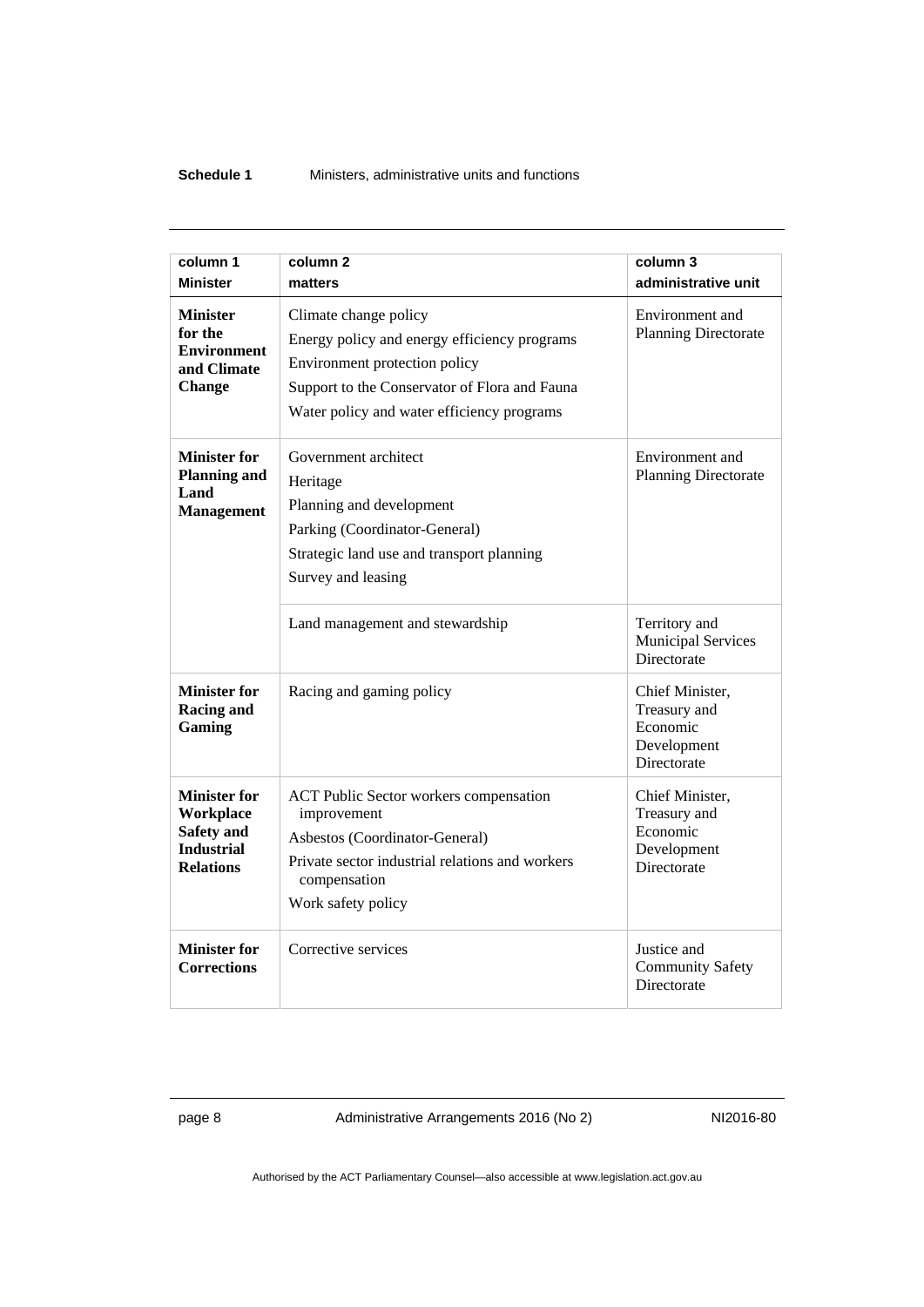| column 1<br><b>Minister</b>                                                                                     | column 2<br>matters                                                                                                                                                                                                                                                                                                                                                                                                                                       | column 3<br>administrative unit                       |
|-----------------------------------------------------------------------------------------------------------------|-----------------------------------------------------------------------------------------------------------------------------------------------------------------------------------------------------------------------------------------------------------------------------------------------------------------------------------------------------------------------------------------------------------------------------------------------------------|-------------------------------------------------------|
| <b>Minister for</b><br><b>Education</b>                                                                         | Childcare services and regulation<br>Education (including early childhood education)<br>Government and non-government schools                                                                                                                                                                                                                                                                                                                             | <b>Education Directorate</b>                          |
| <b>Minister for</b><br><b>Justice and</b><br><b>Consumer</b><br><b>Affairs</b>                                  | Fair trading policy relating to Australian consumer<br>law, fuel prices and licensing motor vehicle<br>repairers<br>Policy relating to retirement villages, egg labelling,<br>sale of goods and uncollected goods<br>Policy relating to the licensing of agents, hawkers,<br>pawnbrokers, motor vehicle dealers, second-hand<br>dealers, x-films<br>Policy relating to the registration of deeds, births,<br>deaths and marriages, charitable collections | Justice and<br><b>Community Safety</b><br>Directorate |
| <b>Minister for</b><br><b>Road Safety</b>                                                                       | Policy relating to transport regulation and safety                                                                                                                                                                                                                                                                                                                                                                                                        | Justice and<br><b>Community Safety</b><br>Directorate |
| <b>Minister for</b><br>Housing,<br><b>Community</b><br><b>Services and</b><br><b>Social</b><br><b>Inclusion</b> | <b>Better Services initiative</b><br>Community recovery policy and services<br>Community sector policy and services<br>Community sector reform program<br>Homelessness services<br>Housing policy and services<br>Housing sector regulation<br>Human Services Blueprint<br>Public housing asset management<br>Social inclusion and equality                                                                                                               | <b>Community Services</b><br>Directorate              |
| <b>Minister for</b><br><b>Multicultural</b><br>and Youth<br><b>Affairs</b>                                      | Multicultural affairs policy and services<br>Youth affairs policy                                                                                                                                                                                                                                                                                                                                                                                         | <b>Community Services</b><br>Directorate              |

NI2016-80 Administrative Arrangements 2016 (No 2) page 9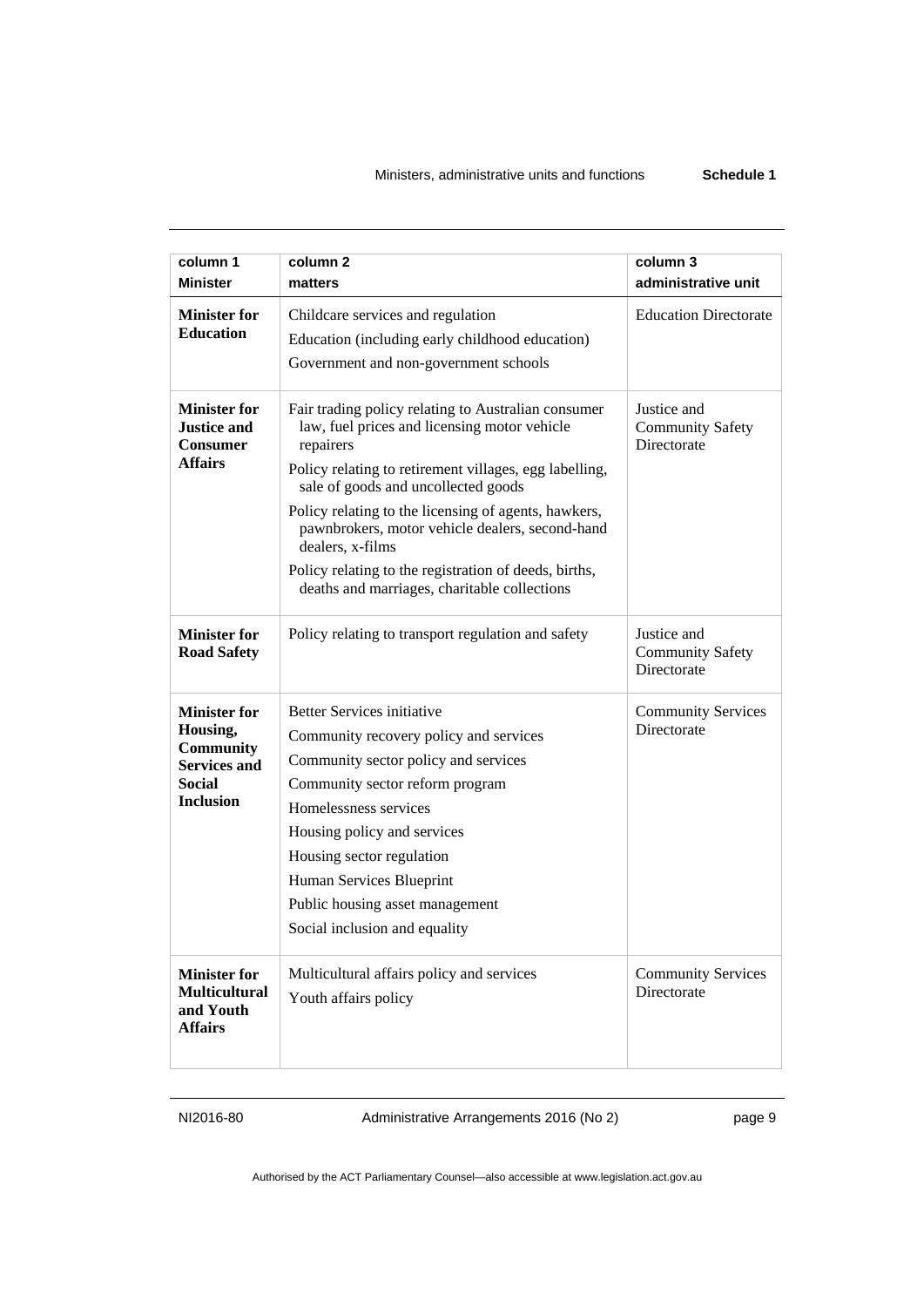#### **Schedule 1** Ministers, administrative units and functions

| column 1<br><b>Minister</b>                                                           | column <sub>2</sub><br>matters                                                                                             | column 3<br>administrative unit                                           |
|---------------------------------------------------------------------------------------|----------------------------------------------------------------------------------------------------------------------------|---------------------------------------------------------------------------|
| <b>Minister for</b><br>Sport and<br><b>Recreation</b>                                 | Sport and recreation                                                                                                       | Chief Minister,<br>Treasury and<br>Economic<br>Development<br>Directorate |
| <b>Minister for</b><br>Women                                                          | Women's affairs policy and services                                                                                        | <b>Community Services</b><br><b>Directorate</b>                           |
| <b>Minister for</b><br>Higher<br>Education,<br><b>Training and</b><br><b>Research</b> | Higher education and research<br><b>State Training Authority</b><br>Vocational education and training                      | Chief Minister,<br>Treasury and<br>Economic<br>Development<br>Directorate |
| <b>Minister for</b><br><b>Transport</b>                                               | Active travel (Coordinator-General)                                                                                        | Environment and<br><b>Planning Directorate</b>                            |
| and<br><b>Municipal</b><br><b>Services</b>                                            | <b>ACTION</b><br>Community transport<br>Municipal services<br>Roads ACT<br>Roads (Coordinator-General)<br>Transport reform | Territory and<br><b>Municipal Services</b><br><b>Directorate</b>          |
| <b>Assistant</b><br><b>Minister for</b><br>Health                                     | Community health services<br>Population health<br>Public health protection policy                                          | <b>Health Directorate</b>                                                 |
|                                                                                       | Healthy Weight Initiative                                                                                                  | Chief Minister,<br>Treasury and<br>Economic<br>Development<br>Directorate |

page 10 Administrative Arrangements 2016 (No 2) NI2016-80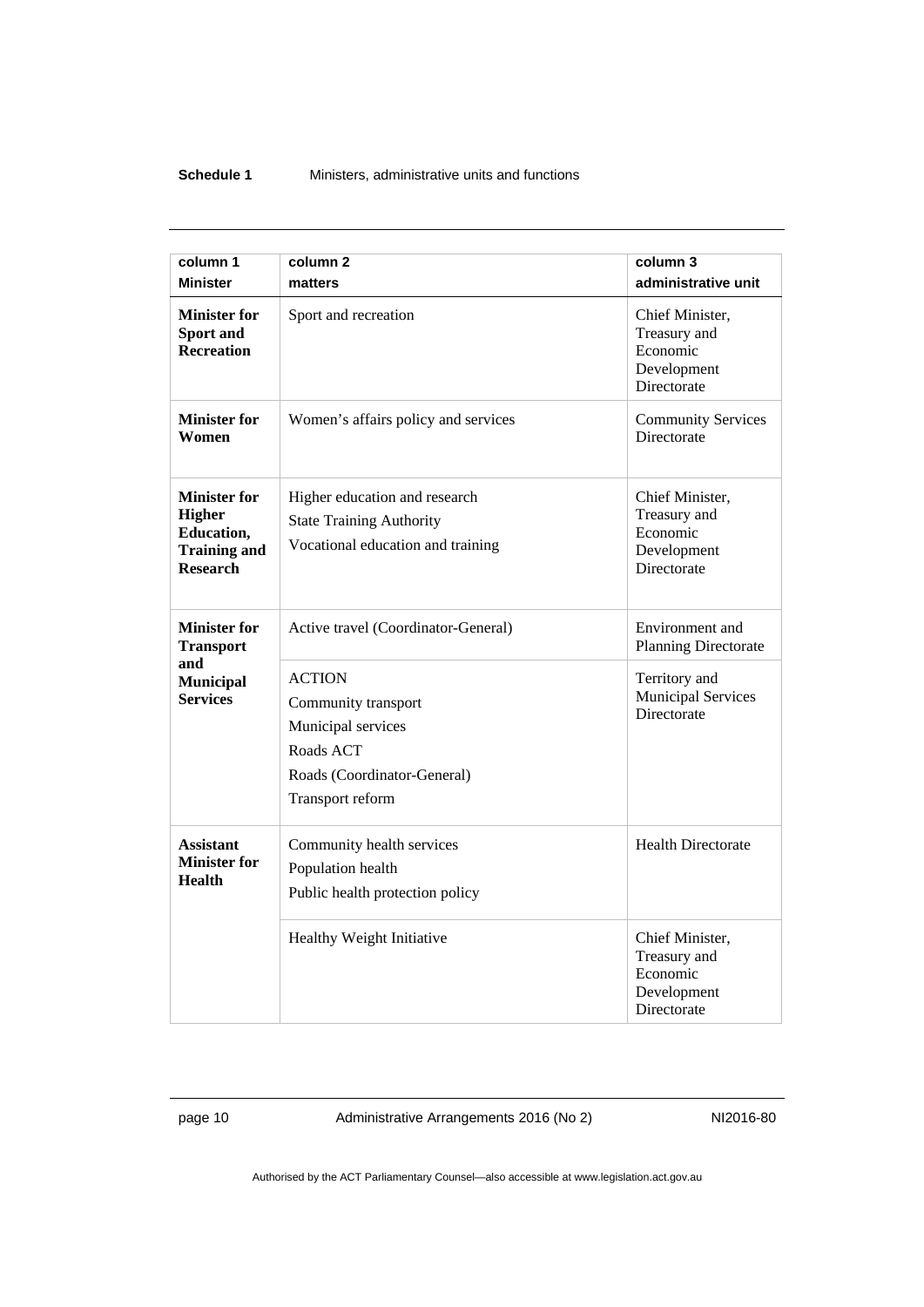| column 1<br><b>Minister</b>                                                                                  | column <sub>2</sub><br>matters                                                                                                                    | column 3<br>administrative unit                                           |
|--------------------------------------------------------------------------------------------------------------|---------------------------------------------------------------------------------------------------------------------------------------------------|---------------------------------------------------------------------------|
| <b>Minister for</b><br><b>Aboriginal</b><br>and Torres<br><b>Strait</b><br><b>Islander</b><br><b>Affairs</b> | Aboriginal and Torres Strait Islander affairs policy<br>and services<br>Aboriginal and Torres Strait Islander Elected Body<br>secretariat         | <b>Community Services</b><br>Directorate                                  |
| <b>Minister for</b><br>Children and<br><b>Young People</b>                                                   | Children, young people and family policy and<br>services<br>Children and young people protection (including<br>youth justice) policy and services | <b>Community Services</b><br>Directorate                                  |
| <b>Minister for</b><br><b>Disability</b>                                                                     | Disability policy<br>Disability reform and services<br>Therapy services                                                                           | <b>Community Services</b><br>Directorate                                  |
| <b>Minister for</b><br><b>Small</b><br><b>Business and</b><br>the Arts                                       | Art and cultural policy and services<br>Small business                                                                                            | Chief Minister,<br>Treasury and<br>Economic<br>Development<br>Directorate |
| <b>Minister for</b><br><b>Veterans</b> and<br><b>Seniors</b>                                                 | Seniors and ageing policy<br>Veterans                                                                                                             | <b>Community Services</b><br>Directorate                                  |

NI2016-80 Administrative Arrangements 2016 (No 2) page 11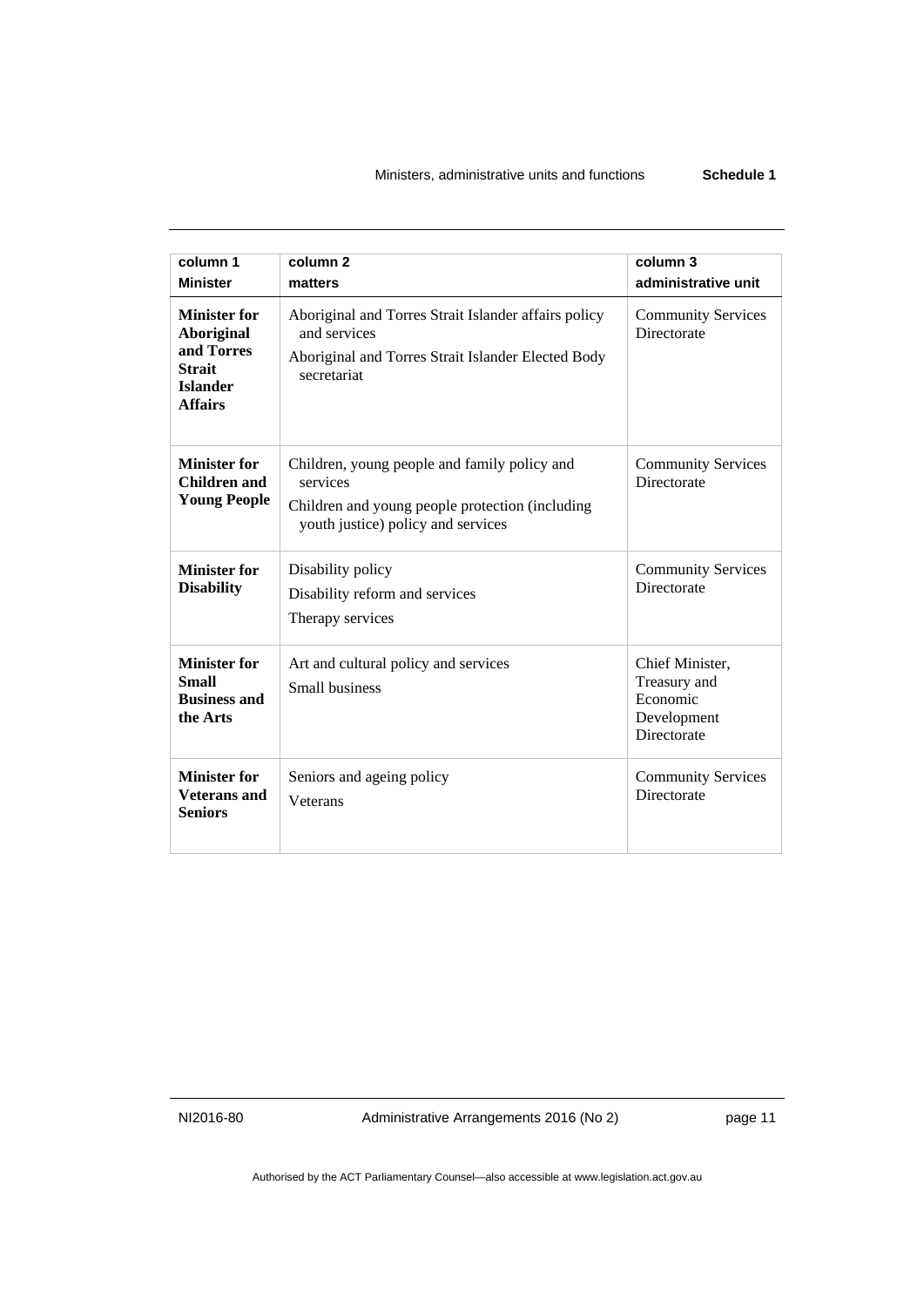### <span id="page-15-0"></span>**Schedule 2 Enactments**

(see s 4-7)

### <span id="page-15-1"></span>**Part 2.1 Chief Minister, Treasury and Economic Development Directorate**

#### **Chief Minister**

Annual Reports (Government Agencies) Act 2004

Auditor-General Act 1996

Australian Capital Territory (Ministers) Act 2013 Australian Capital Territory (Self-Government) Act 1988 (Cwlth)

City of Canberra Arms Act 1932

Government Agencies (Campaign Advertising) Act 2009

Inquiries Act 1991 Legislative Assembly (Broadcasting) Act 2001

Legislative Assembly (Members' Staff) Act 1989

Legislative Assembly (Office of the Legislative Assembly) Act 2012

Legislative Assembly Precincts Act 2001

Ombudsman Act 1989

Public Interest Disclosure Act 2012

Public Sector Management Act 1994

Remuneration Tribunal Act 1995

Royal Commissions Act 1991

Territory Records Act 2002

#### **Minister for Economic Development**

Government Procurement Act 2001

Mutual Recognition (Australian Capital Territory) Act 1992

Trans-Tasman Mutual Recognition Act 1997

page 12 Administrative Arrangements 2016 (No 2) NI2016-80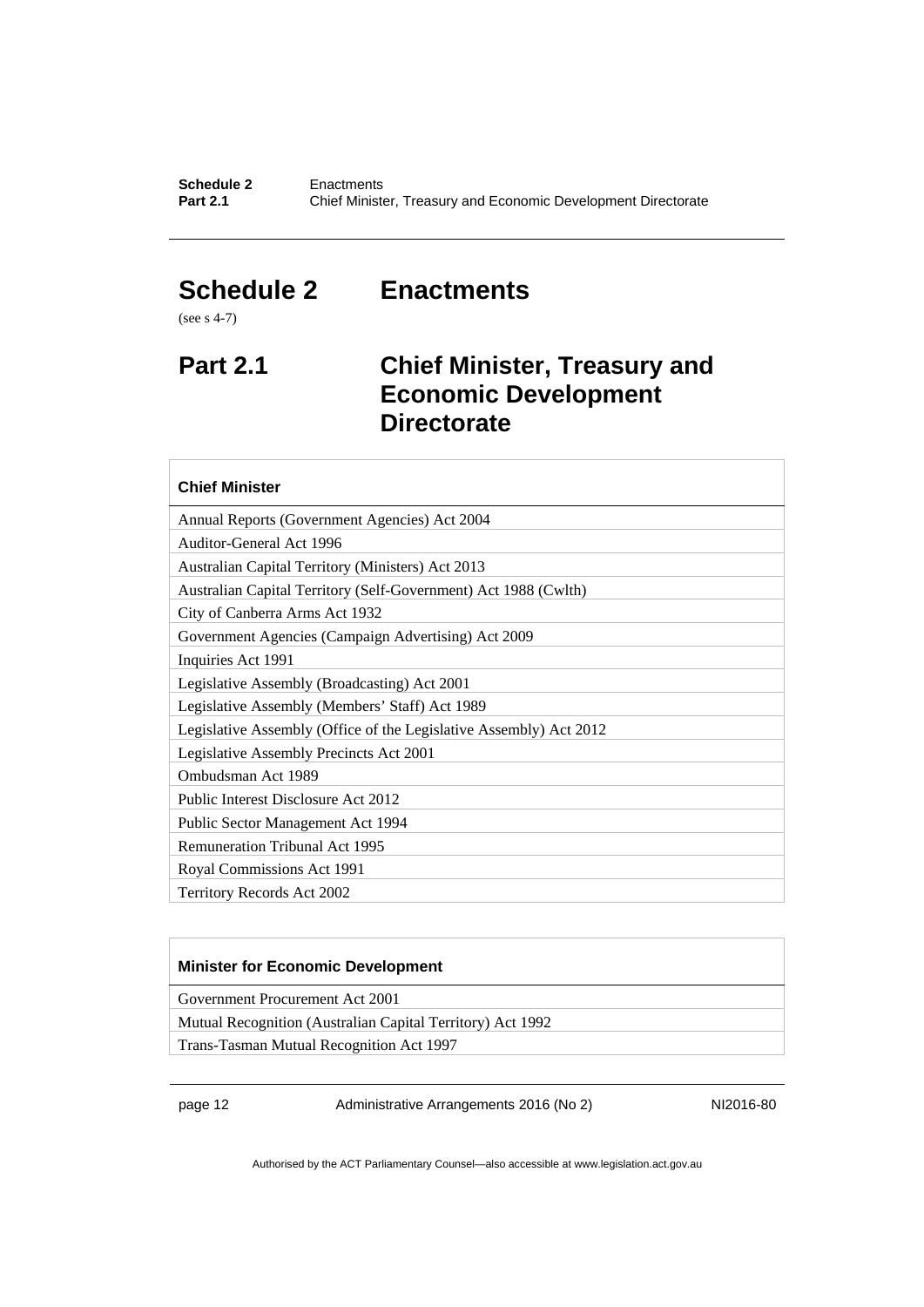#### **Minister for Urban Renewal**

Planning and Development Act 2007, chapter 4

#### **Minister for Small Business and the Arts**

Cultural Facilities Corporation Act 1997

#### **Minister for Sport and Recreation**

Boxing Control Act 1993

Drugs in Sport Act 1999

Nudity Act 1976

Public Bathing Act 1956

Public Pools Act 2015

| <b>Minister for Racing and Gaming</b> |
|---------------------------------------|
| Casino Control Act 2006               |
| Gambling and Racing Control Act 1999  |
| Gaming Machine Act 2004               |
| Interactive Gambling Act 1998         |
| Lotteries Act 1964                    |
| Pool Betting Act 1964                 |
| Race and Sports Bookmaking Act 2001   |
| Racing Act 1999                       |
| Totalisator Act 2014                  |
| Unlawful Gambling Act 2009            |

NI2016-80 Administrative Arrangements 2016 (No 2) Page 13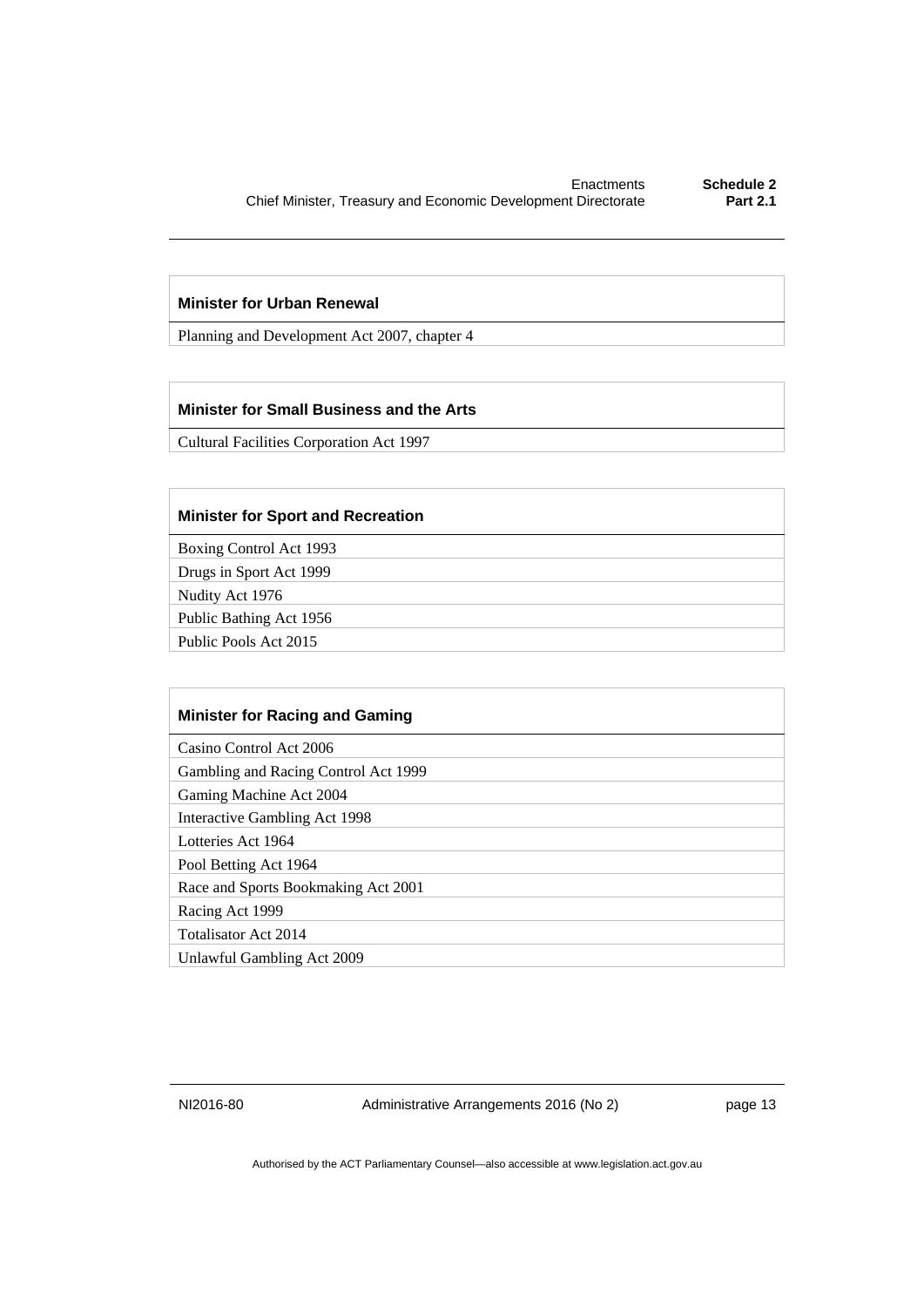#### **Schedule 2 Enactments**<br>**Part 2.1 Chief Minister Part 2.1** Chief Minister, Treasury and Economic Development Directorate

#### **Minister for Higher Education, Training and Research**

Building and Construction Industry Training Levy Act 1999

Canberra Institute of Technology Act 1987

Training and Tertiary Education Act 2003, except section 26

University of Canberra Act 1989

| <b>Treasurer</b>                                                                                   |
|----------------------------------------------------------------------------------------------------|
| <b>ACTEW/AGL Partnership Facilitation Act 2000</b>                                                 |
| <b>Appropriation Acts</b>                                                                          |
| Competition Policy Reform Act 1996                                                                 |
| Duties Act 1999                                                                                    |
| Election Commitments Costing Act 2012                                                              |
| Emergencies Act 2004, schedule 1                                                                   |
| Financial Agreement Act 1994                                                                       |
| Financial Management Act 1996                                                                      |
| Financial Sector Reform (ACT) Act 1999                                                             |
| First Home Owner Grant Act 2000                                                                    |
| Independent Competition and Regulatory Commission Act 1997                                         |
| Independent Competition and Regulatory Commission (Water and Sewerage Price Direction)<br>Act 2014 |
| Insurance Authority Act 2005                                                                       |
| Land Rent Act 2008                                                                                 |
| Land Tax Act 2004                                                                                  |
| Legislation Act 2001, chapter 5                                                                    |
| Legislative Assembly (Members' Superannuation) Act 1991                                            |
| Lifetime Care and Support (Catastrophic Injuries) Act 2014                                         |
| Motor Sport (Public Safety) Act 2006                                                               |
| Payroll Tax Act 2011                                                                               |
| Rates Act 2004                                                                                     |
| Road Transport (Third-Party Insurance) Act 2008                                                    |
| <b>Taxation Administration Act 1999</b>                                                            |

page 14 Administrative Arrangements 2016 (No 2) NI2016-80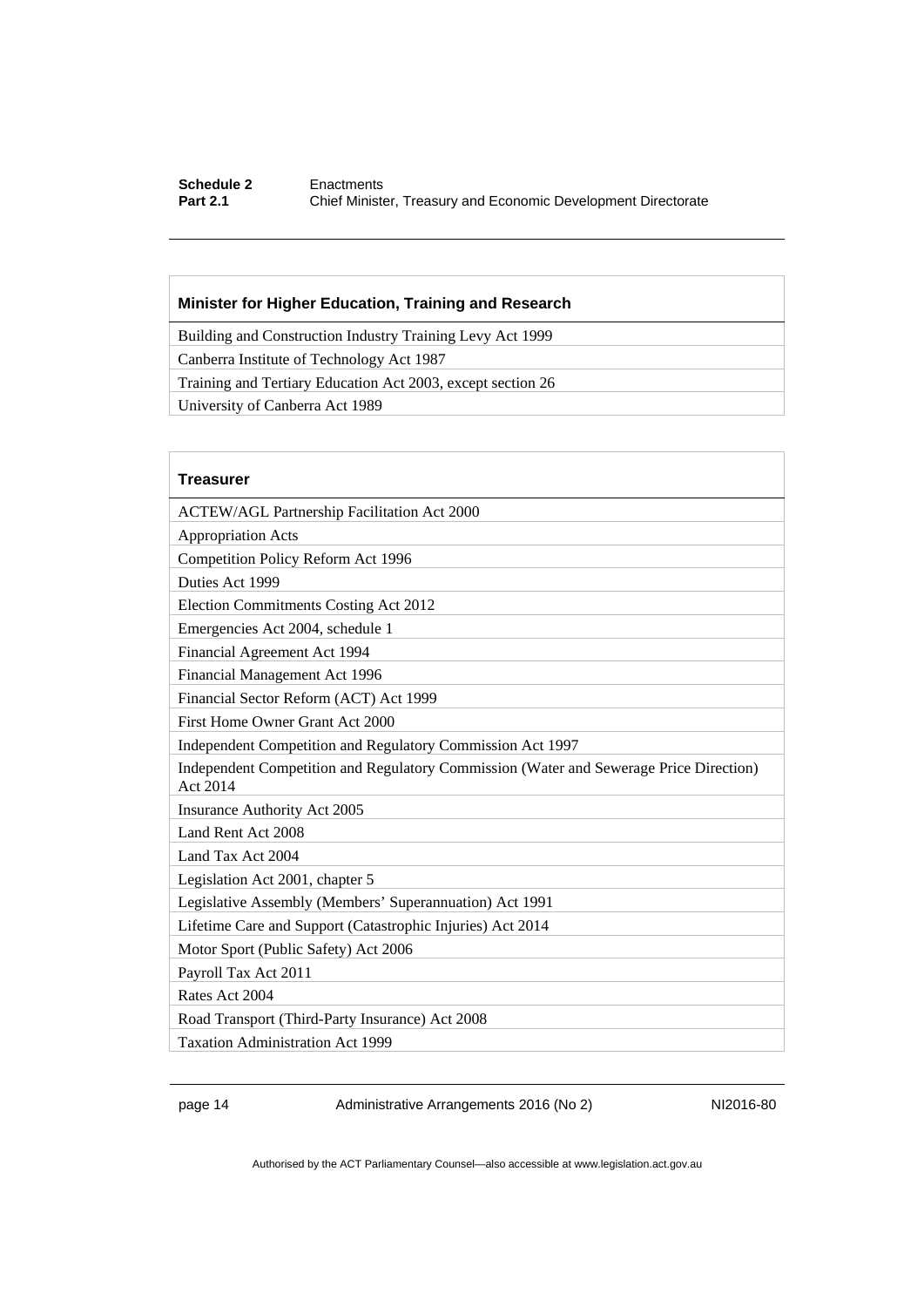#### **Treasurer**

Taxation (Government Business Enterprises) Act 2003

Territory-owned Corporations Act 1990

Territory Superannuation Provision Protection Act 2000

Utilities Act 2000, part 3A

Utilities (Network Facilities Tax) Act 2006

#### **Minister for Workplace Safety and Industrial Relations**

Dangerous Goods (Road Transport) Act 2009

Dangerous Substances Act 2004

Holidays Act 1958

Long Service Leave Act 1976

Long Service Leave (Portable Schemes) Act 2009

Machinery Act 1949

Scaffolding and Lifts Act 1912

Standard Time and Summer Time Act 1972

Workers Compensation Act 1951

Work Health and Safety Act 2011

NI2016-80 Administrative Arrangements 2016 (No 2) page 15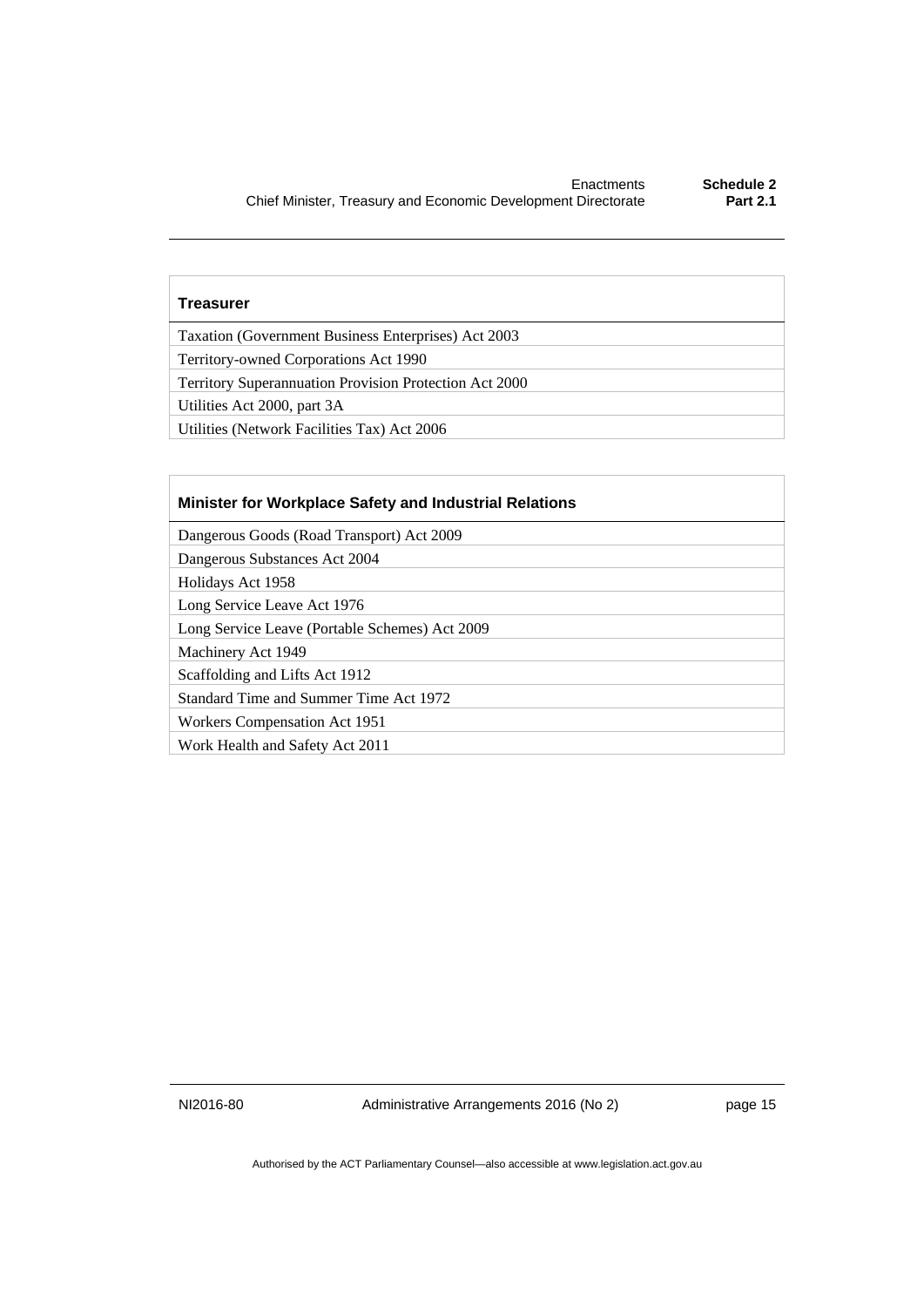### <span id="page-19-0"></span>**Part 2.2 Health Directorate**

#### **Minister for Health**

Blood Donation (Transmittable Diseases) Act 1985

Health Act 1993

Health (National Health Funding Pool and Administration) Act 2013

Health Practitioner Regulation National Law (ACT) Act 2010

Health Professionals (Special Events Exemptions) Act 2000

Health Records (Privacy and Access) Act 1997

Human Cloning and Embryo Research Act 2004

Intoxicated People (Care and Protection) Act 1994

Mental Health Act 2015, except pt 7.2, chapters 10 and 11 and sections 267, 268 and 269 Mental Health (Treatment and Care) Act 1994, except parts 8 and 9 and sections 141, 142 and 143

| <b>Assistant Minister for Health</b>                                   |
|------------------------------------------------------------------------|
| Drugs of Dependence Act 1989                                           |
| Epidemiological Studies (Confidentiality) Act 1992                     |
| Food Act 2001                                                          |
| Gene Technology Act 2003                                               |
| Gene Technology (GM Crop Moratorium) Act 2004                          |
| Medicines, Poisons and Therapeutic Goods Act 2008                      |
| Public Health Act 1997                                                 |
| Radiation Protection Act 2006                                          |
| Smoke-Free Public Places Act 2003                                      |
| Smoking in Cars with Children (Prohibition) Act 2011                   |
| Supervised Injecting Place Trial Act 1999, except sections 7, 8 and 13 |
| Tobacco Act 1927                                                       |
| Transplantation and Anatomy Act 1978                                   |

page 16 Administrative Arrangements 2016 (No 2) NI2016-80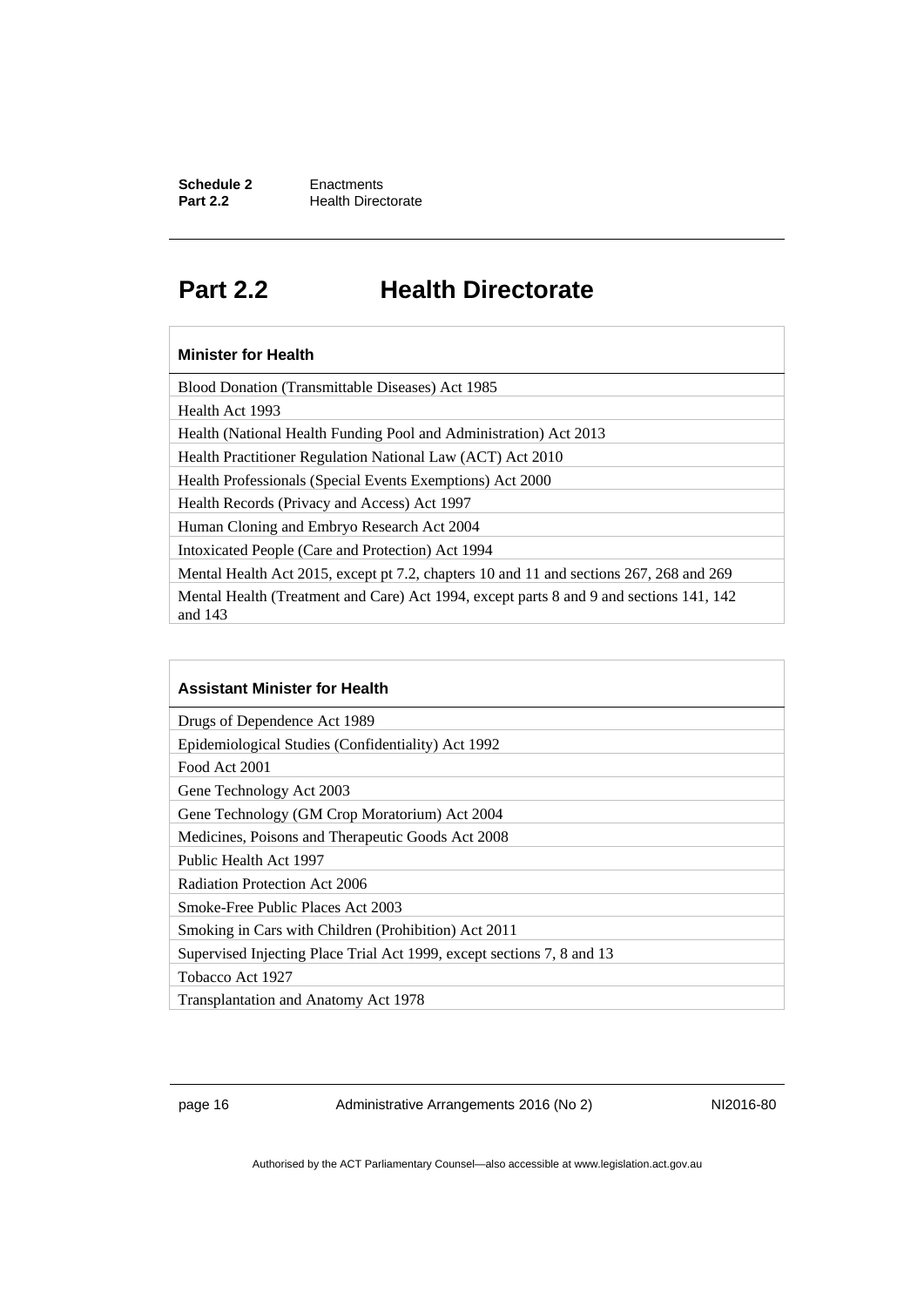### <span id="page-20-0"></span>**Part 2.3 Education Directorate**

#### **Minister for Education**

ACT Teacher Quality Institute Act 2010

Board of Senior Secondary Studies Act 1997

Children and Young People Act 2008, chapter 20

Education Act 2004

Education and Care Services National Law (ACT) Act 2011

Training and Tertiary Education Act 2003, section 26

NI2016-80 Administrative Arrangements 2016 (No 2) page 17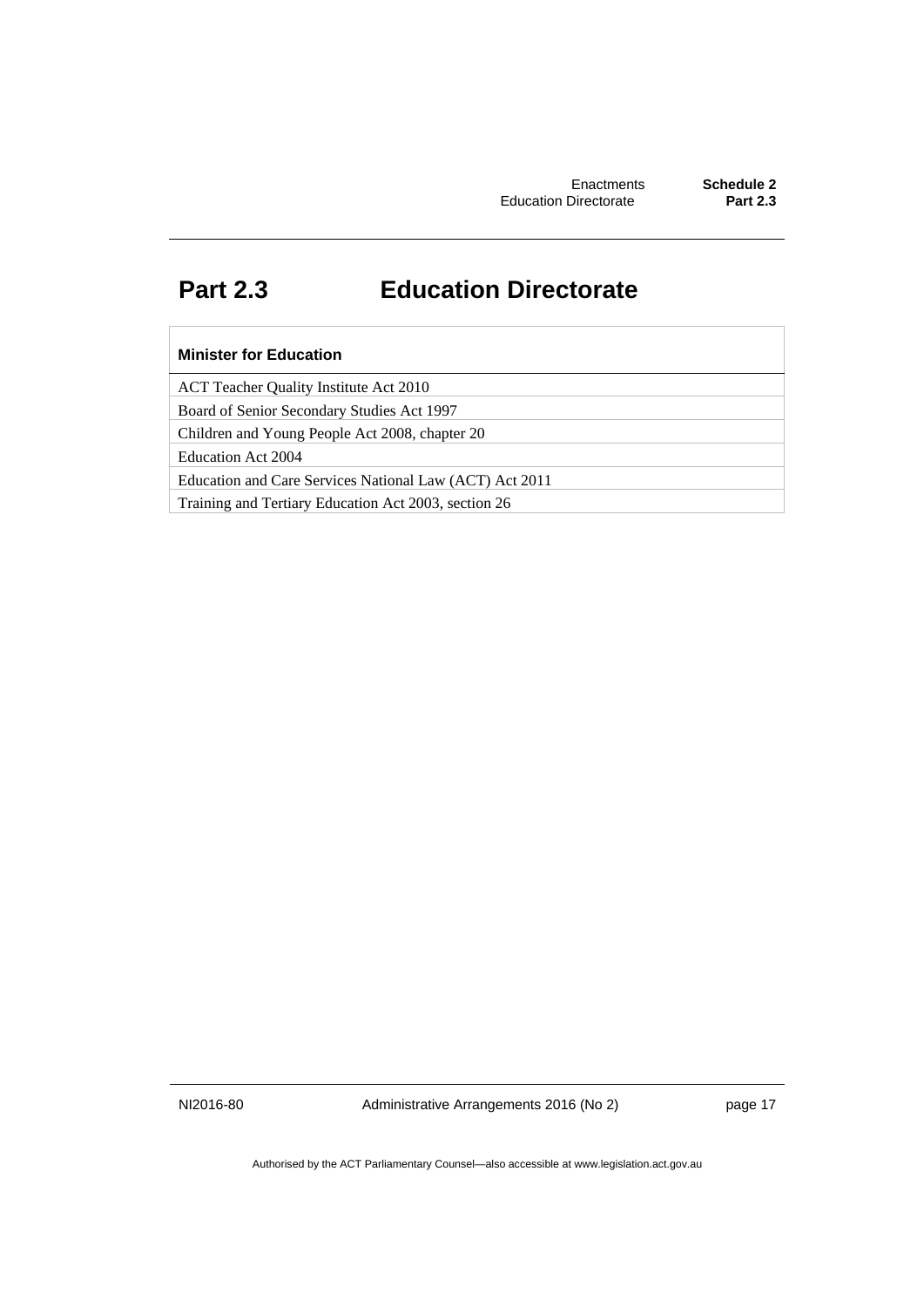### <span id="page-21-0"></span>**Part 2.4 Justice and Community Safety Directorate**

| <b>Attorney-General</b>                                      |
|--------------------------------------------------------------|
| ACT Civil and Administrative Tribunal Act 2008               |
| Act of Settlement 1700 12 & 13 Will 3 c 2                    |
| Administration and Probate Act 1929                          |
| Administrative Decisions (Judicial Review) Act 1989          |
| Age of Majority Act 1974                                     |
| Anglican Church of Australia Constitution Act 1961           |
| Anglican Church of Australia Constitutions Act 1902          |
| Anglican Church of Australia Trust Property Act 1917         |
| Anglican Church of Australia Trust Property Act 1928         |
| Associations Incorporation Act 1991                          |
| Australian-American Educational Foundation Act 1966          |
| Australian Capital Territory (Legislative Assembly) Act 2014 |
| Australian Crime Commission (ACT) Act 2003                   |
| Bail Act 1992                                                |
| Bill of Rights 1688 1 Will & Mary sess 2 c 2                 |
| Civil Law (Property) Act 2006                                |
| Civil Law (Sale of Residential Property) Act 2003            |
| Civil Law (Wrongs) Act 2002                                  |
| Civil Unions Act 2012                                        |
| <b>Commercial Arbitration Act 1986</b>                       |
| Common Boundaries Act 1981                                   |
| Confiscation of Criminal Assets Act 2003                     |
| Coroners Act 1997                                            |
| <b>Court Procedures Act 2004</b>                             |
| Crime Prevention Powers Act 1998                             |
| Crimes Act 1900                                              |
| Crimes (Assumed Identities) Act 2009                         |
| Crimes (Child Sex Offenders) Act 2005                        |

page 18 Administrative Arrangements 2016 (No 2) NI2016-80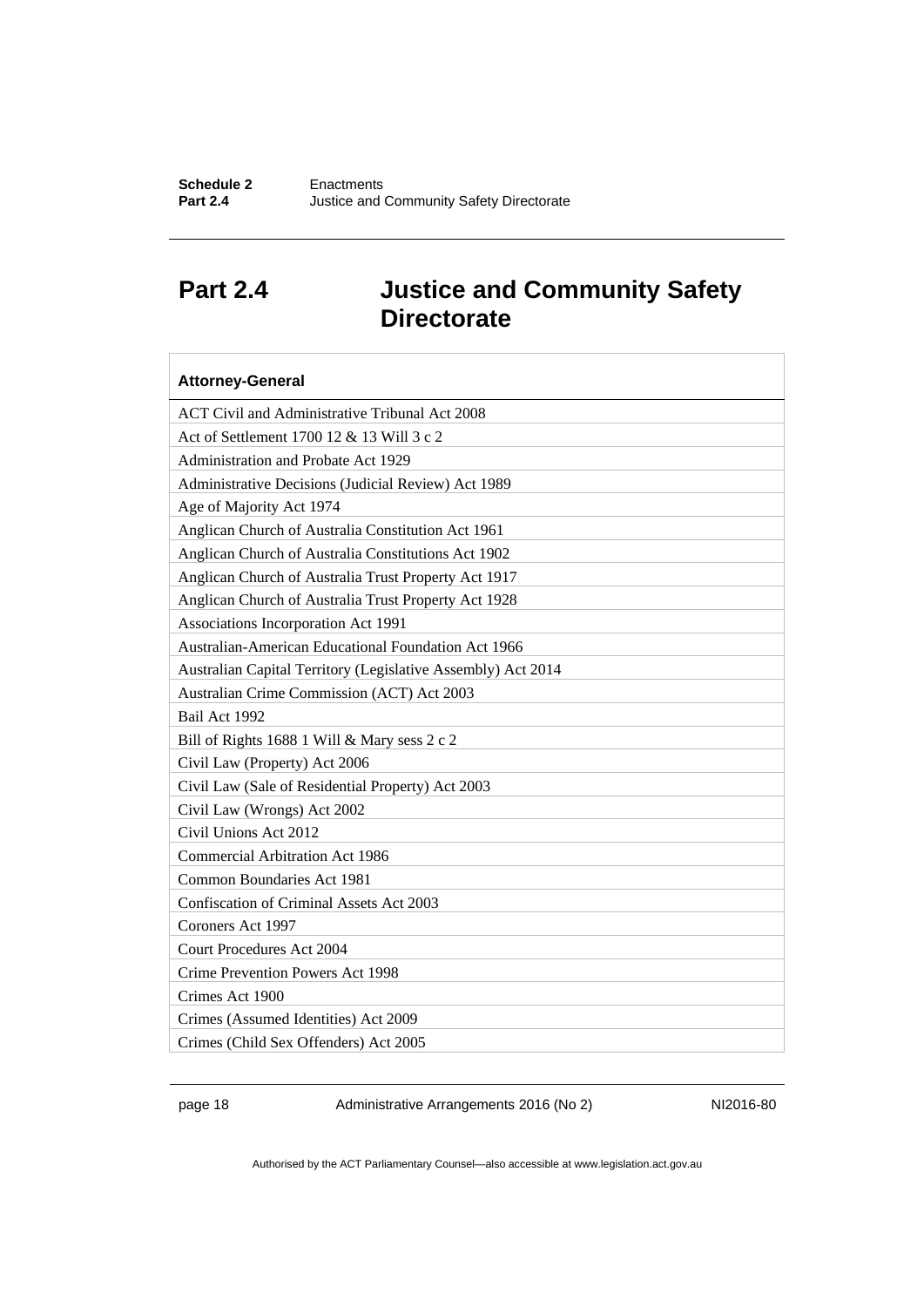| <b>Attorney-General</b>                           |
|---------------------------------------------------|
| Crimes (Controlled Operations) Act 2008           |
| Crimes (Forensic Procedures) Act 2000             |
| Crimes (Protection of Witness Identity) Act 2011  |
| Crimes (Restorative Justice) Act 2004             |
| Crimes (Sentence Administration) Act 2005         |
| Crimes (Sentencing) Act 2005                      |
| Crimes (Surveillance Devices) Act 2010            |
| Criminal and Civil Justice 1351 25 Edw 3 St 5 c 4 |
| Criminal Code 2002                                |
| Director of Public Prosecutions Act 1990          |
| Discrimination Act 1991                           |
| Domestic Relationships Act 1994                   |
| Domestic Violence Agencies Act 1986               |
| Domestic Violence and Protection Orders Act 2008  |
| Due Process of Law Act 1354 28 Edw 3 c 3          |
| Due Process of Law Act 1368 42 Edw 3 c 3          |
| Electoral Act 1992                                |
| Electronic Transactions Act 2001                  |
| Enforcement of Public Interests Act 1973          |
| Evidence Act 2011                                 |
| Evidence (Miscellaneous Provisions) Act 1991      |
| Family Provision Act 1969                         |
| Forfeiture Act 1991                               |
| Free Access to Courts 1400 2 Hen 4 c 1            |
| Freedom of Information Act 1989                   |
| Guardianship and Management of Property Act 1991  |
| Human Rights Act 2004                             |
| Human Rights Commission Act 2005                  |
| Information Privacy Act 2014                      |
| Judicial Commissions Act 1994                     |
| Juries Act 1967                                   |
| Jurisdiction of Courts (Cross-vesting) Act 1993   |

NI2016-80 Administrative Arrangements 2016 (No 2) page 19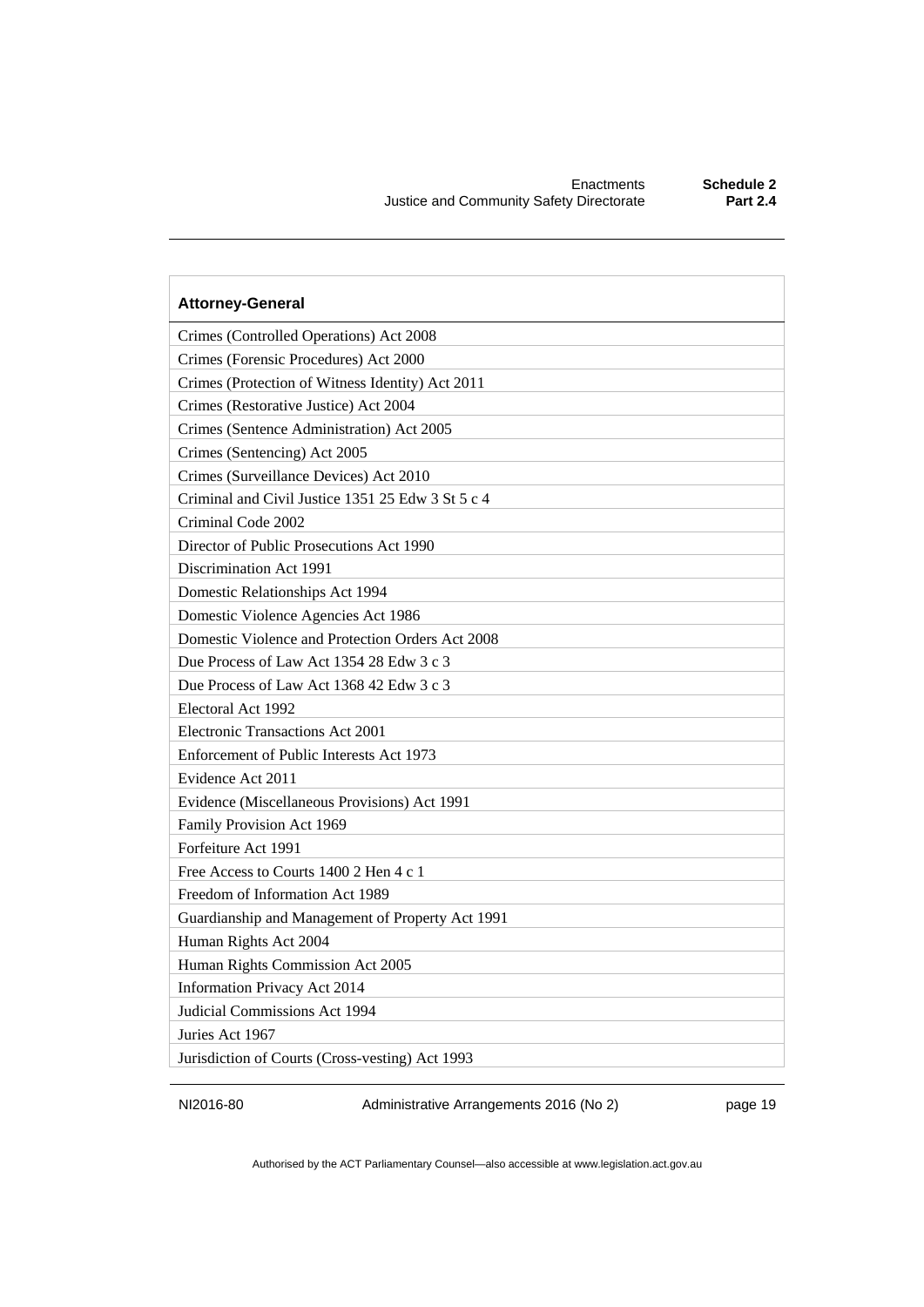#### **Schedule 2** Enactments<br> **Part 2.4** Justice and **Justice and Community Safety Directorate**

### **Attorney-General**  Justices of the Peace Act 1989 Land Titles Act 1925 Land Titles (Unit Titles) Act 1970 Law Officers Act 2011 Leases (Commercial and Retail) Act 2001 Legal Aid Act 1977 Legal Profession Act 2006 Legislation Act 2001, except chapter 5 Limitation Act 1985 Liquor Act 2010 Listening Devices Act 1992 Magistrates Court Act 1930 Magna Carta (1297) 25 Edw 1 c 29 Major Events Act 2014 Married Persons Property Act 1986 Mediation Act 1997 Medical Treatment (Health Directions) Act 2006 Mental Health Act 2015, pt 7.2, chapters 10 and 11 and sections 267, 268 and 269 Mental Health (Treatment and Care) Act 1994, parts 8 and 9 and sections 141, 142 and 143 Mercantile Law Act 1962 Notaries Public Act 1984 Oaths and Affirmations Act 1984 Official Visitor Act 2012 Parentage Act 2004 Partnership Act 1963 Perpetuities and Accumulations Act 1985 Petition of Right 1627 3 Chas 1 c 1 Powers of Attorney Act 2006 Presbyterian Church (Proposals for Union with other Churches) Act 1972 Presbyterian Church Trust Property Act 1971 Proportional Representation (Hare-Clark) Entrenchment Act 1994 Prostitution Act 1992

page 20 Administrative Arrangements 2016 (No 2) NI2016-80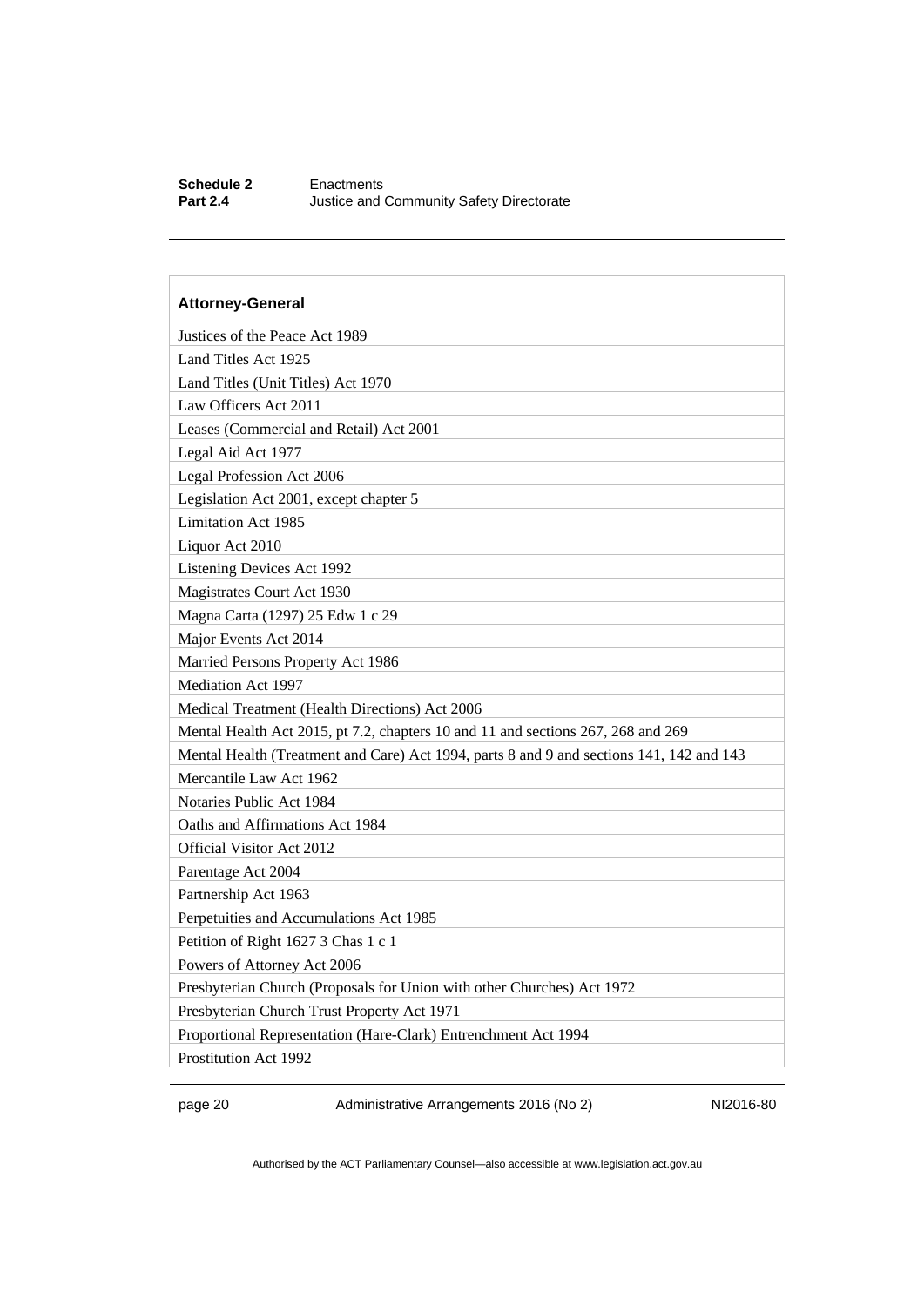| <b>Attorney-General</b>                                         |
|-----------------------------------------------------------------|
| Protection of Public Participation Act 2008                     |
| Public Advocate Act 2005                                        |
| Public Trustee Act 1985                                         |
| Referendum (Machinery Provisions) Act 1994                      |
| Residential Tenancies Act 1997                                  |
| Roman Catholic Church Property Trust Act 1937                   |
| Royal Marriages Act 1772 12 Geo 3 c 11                          |
| Salvation Army Property Trust Act 1934                          |
| Security Industry Act 2003                                      |
| Spent Convictions Act 2000                                      |
| Supervised Injecting Place Trial Act 1999, sections 7, 8 and 13 |
| Supreme Court Act 1933                                          |
| Terrorism (Extraordinary Temporary Powers) Act 2006             |
| Testamentary Guardianship Act 1984                              |
| Trustee Act 1925                                                |
| Trustee Companies Act 1947                                      |
| Unclaimed Money Act 1950                                        |
| Uniting Church in Australia Act 1977                            |
| Unit Titles (Management) Act 2011                               |
| Utilities Act 2000, parts 11 and 12                             |
| Victims of Crime Act 1994                                       |
| Victims of Crime (Financial Assistance) Act 1983                |
| Wills Act 1968                                                  |
| <b>Witness Protection Act 1996</b>                              |

#### **Minister for Corrections**

Corrections Management Act 2007

Crimes (Sentence Administration) Act 2005

NI2016-80 Administrative Arrangements 2016 (No 2) page 21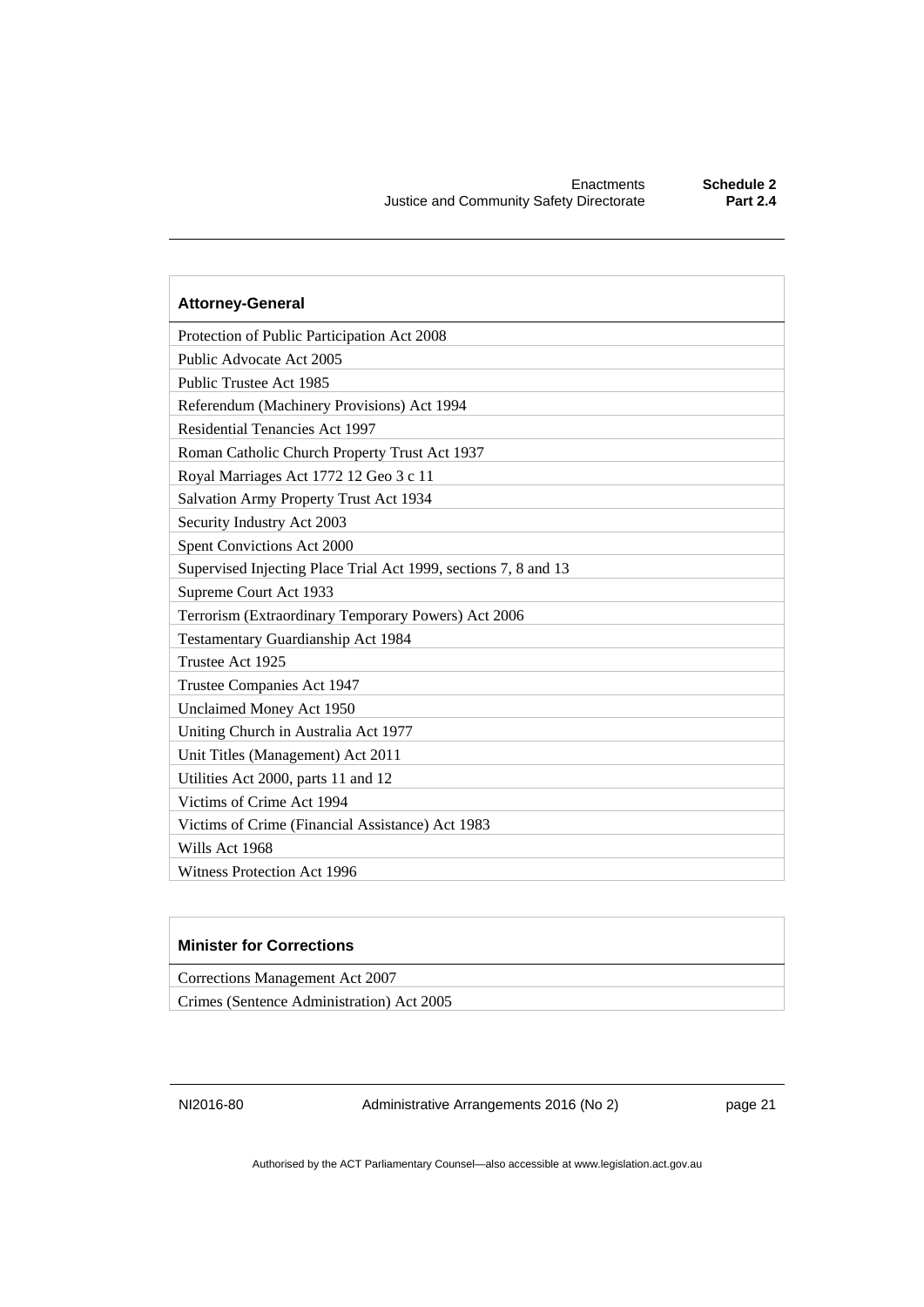#### **Schedule 2** Enactments<br> **Part 2.4** Justice and **Justice and Community Safety Directorate**

#### **Minister for Justice and Consumer Affairs**

Adoption Act 1993, section 104 (2)

Agents Act 2003

Births, Deaths and Marriages Registration Act 1997

Charitable Collections Act 2003

Classification (Publications, Films and Computer Games) (Enforcement) Act 1995

Cooperatives Act 2002

Eggs (Labelling and Sale) Act 2001

Fair Trading (Australian Consumer Law) Act 1992

Fair Trading (Fuel Prices) Act 1993

Fair Trading (Motor Vehicle Repair Industry) Act 2010

Fuels Control Act 1979, except sections 11, 12 and 12A

Pawnbrokers Act 1902

Rail Safety National Law (ACT) Act 2014

Registrar-General Act 1993

Registration of Deeds Act 1957

Retirement Villages Act 2012

Sale of Goods Act 1954

Sale of Goods (Vienna Convention) Act 1987

Sale of Motor Vehicles Act 1977

Second-hand Dealers Act 1906

Uncollected Goods Act 1996

Unit Titles Act 2001, parts 1 and 4 to 9, divisions 11.2 and 11.3, parts 13, 14 and 15 and schedule 1

Workplace Privacy Act 2011

#### **Minister for Police and Emergency Services**

Emergencies Act 2004, except schedule 1

Firearms Act 1996

Fuels Control Act 1979, sections 11, 12 and 12A

Prohibited Weapons Act 1996

page 22 Administrative Arrangements 2016 (No 2) NI2016-80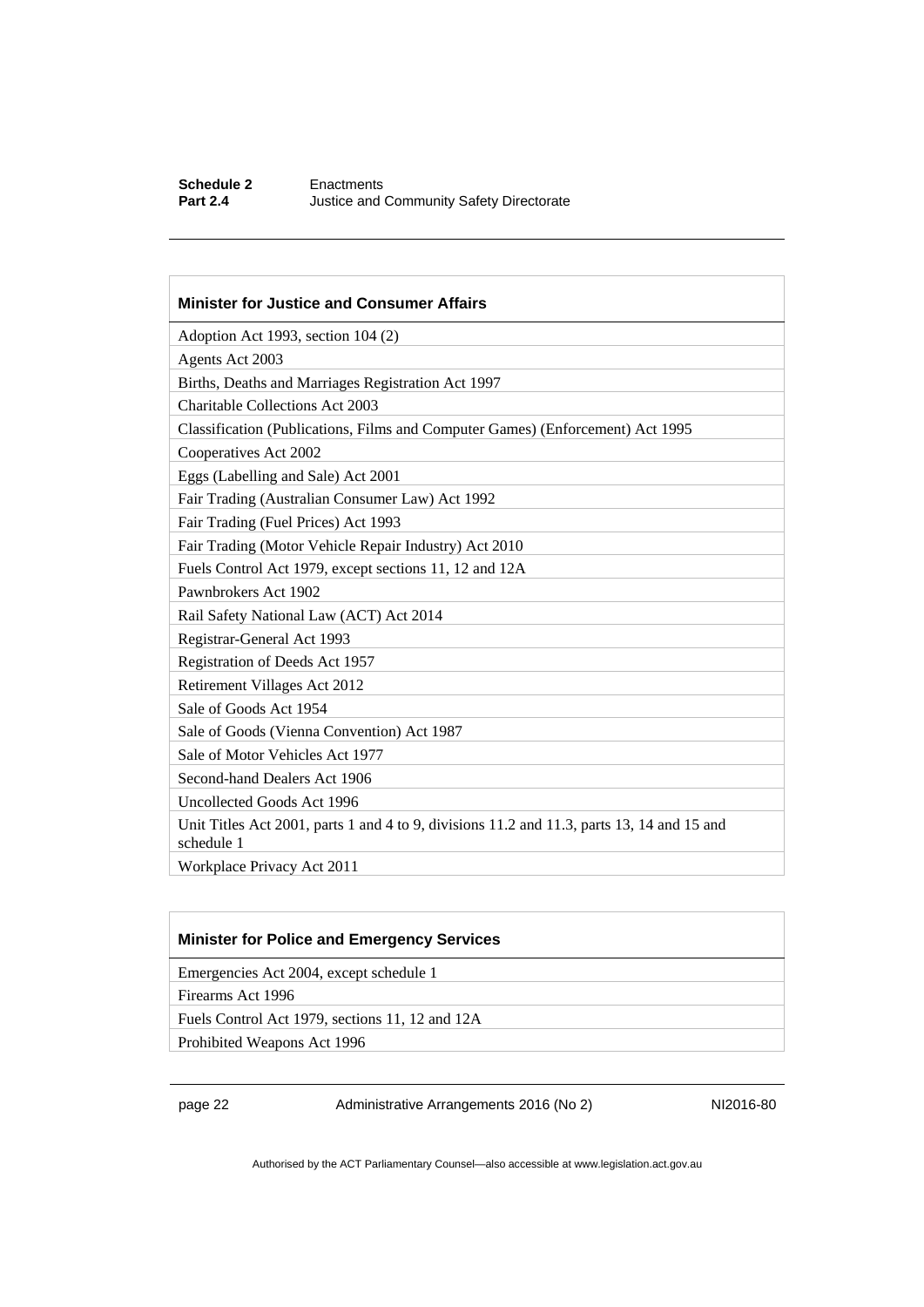#### **Minister for Road Safety**

Heavy Vehicle National Law (ACT) Act 2013

Interstate Road Transport Act 1985 (Cwlth)

Interstate Road Transport Charge Act 1985 (Cwlth)

Motor Vehicle Standards Act 1989 (Cwlth)

Road Transport (Alcohol and Drugs) Act 1977

Road Transport (Driver Licensing) Act 1999

Road Transport (General) Act 1999, except sections 12, 13, 14, 19 and 20 and administration provisions relating to fees and approval of forms, to the extent that they relate to a function under the road transport legislation that is the responsibility of the Minister for Transport and Municipal Services

Road Transport (Public Passenger Services) Act 2001

Road Transport (Public Passenger Services) Regulation 2002, except sections 70 (1) (a) and (b)

Road Transport (Safety and Traffic Management) Act 1999, except sections 5A, 18, 20, 31, 32 and division 8.4

Road Transport (Safety and Traffic Management) Regulation 2000, except sections 15, 16, 31, 41 (3), 42 (3), divisions 2.3.5 and 2.3.6, section 64 (1) and (2) and chapter 3

Road Transport (Vehicle Registration) Act 1999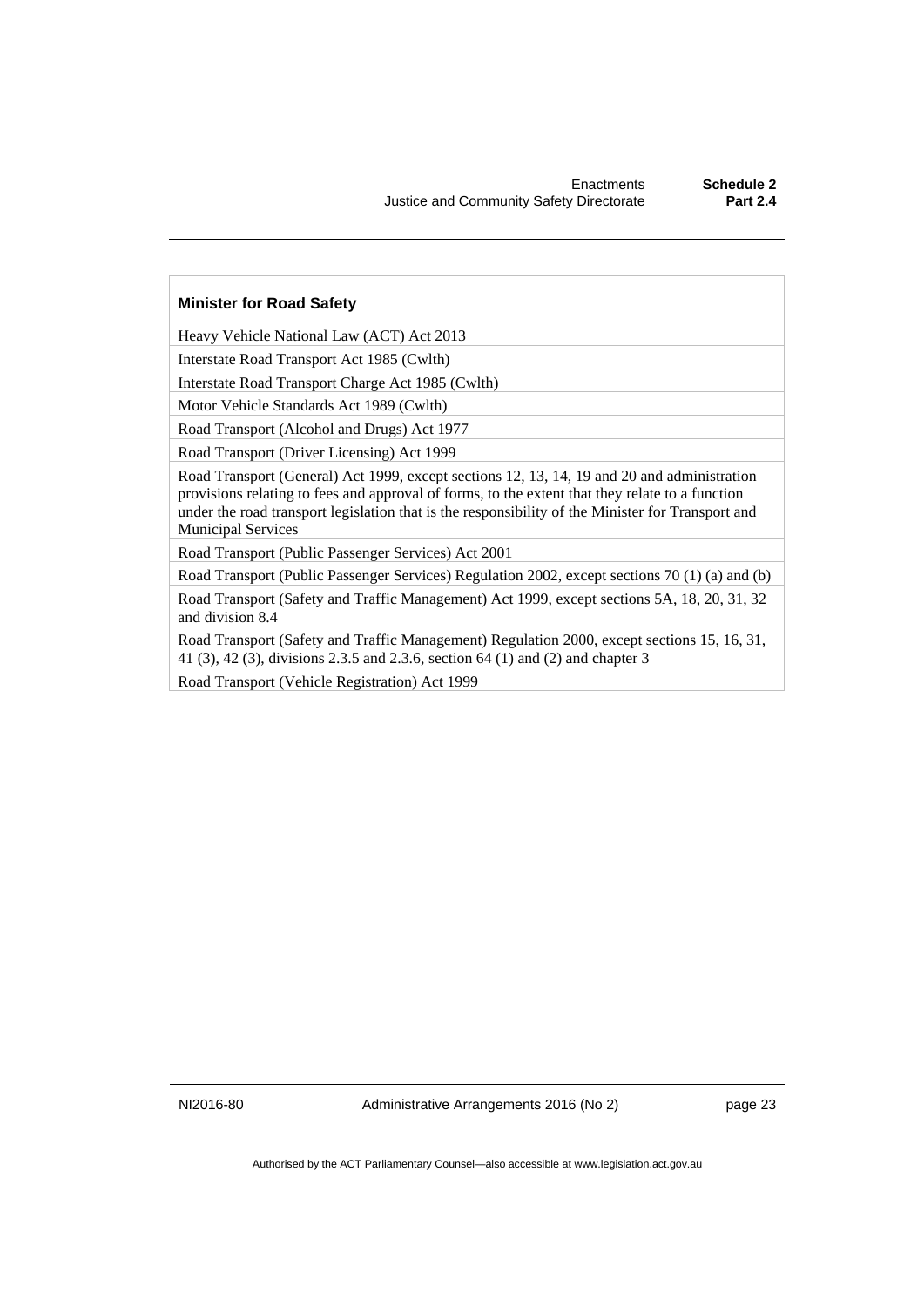## <span id="page-27-0"></span>**Part 2.5 Environment and Planning Directorate**

| Minister for the Environment and Climate Change                                                       |
|-------------------------------------------------------------------------------------------------------|
| Climate Change and Greenhouse Gas Reduction Act 2010                                                  |
| Clinical Waste Act 1990                                                                               |
| Commissioner for Sustainability and the Environment Act 1993                                          |
| Electricity Feed-in (Large-scale Renewable Energy Generation) Act 2011                                |
| Electricity Feed-in (Renewable Energy Premium) Act 2008                                               |
| Electricity (National Scheme) Act 1997                                                                |
| Energy Efficiency (Cost of Living) Improvement Act 2012                                               |
| <b>Environment Protection Act 1997</b>                                                                |
| Fisheries Act 2000                                                                                    |
| Hemp Fibre Industry Facilitation Act 2004                                                             |
| Lakes Act 1976                                                                                        |
| National Energy Retail Law (ACT) Act 2012                                                             |
| National Environment Protection Council Act 1994                                                      |
| National Gas (ACT) Act 2008                                                                           |
| Nature Conservation Act 2014                                                                          |
| Plastic Shopping Bags Ban Act 2010                                                                    |
| Utilities Act 2000, except parts 3A, 11, 12 and 14 and sections 254 and 256 in relation to<br>part 14 |
| Utilities (Technical Regulation) Act 2014                                                             |
| Utilities (Telecommunication Installations) Act 2001                                                  |
| Water Efficiency Labelling and Standards (ACT) Act 2015                                               |
| Water Resources Act 2007                                                                              |

page 24 Administrative Arrangements 2016 (No 2) NI2016-80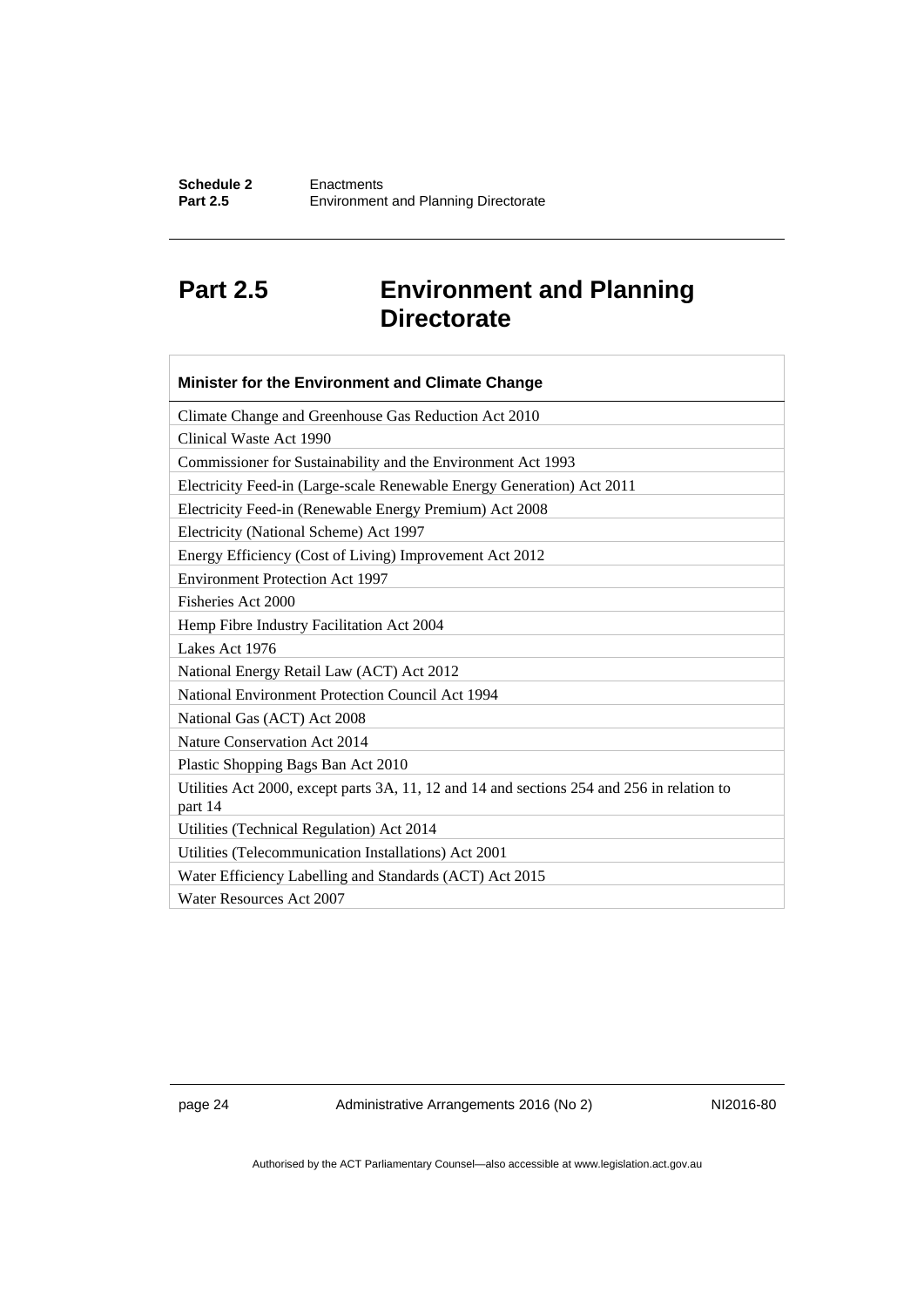| <b>Minister for Planning and Land Management</b>                                                                        |
|-------------------------------------------------------------------------------------------------------------------------|
| Architects Act 2004                                                                                                     |
| Australian Capital Territory (Planning and Land Management) Act 1988 (Cwlth), sections 16,<br>19, 25 and 29 and part 10 |
| Building Act 2004                                                                                                       |
| Building and Construction Industry (Security of Payment) Act 2009                                                       |
| Community Title Act 2001                                                                                                |
| Construction Occupations (Licensing) Act 2004                                                                           |
| Districts Act 2002                                                                                                      |
| Electricity Safety Act 1971                                                                                             |
| Enclosed Lands Protection Act 1943                                                                                      |
| Gas Safety Act 2000                                                                                                     |
| Heritage Act 2004                                                                                                       |
| Lands Acquisition Act 1994                                                                                              |
| Planning and Development Act 2007, except chapter 4                                                                     |
| Public Place Names Act 1989                                                                                             |
| Public Roads Act 1902                                                                                                   |
| Recovery of Lands Act 1929                                                                                              |
| Surveyors Act 2007                                                                                                      |
| Unit Titles Act 2001, parts 2, 3 and 10, division 11.1 and part 12                                                      |
| Water and Sewerage Act 2000                                                                                             |

#### **Minister for Transport and Municipal Services**

Road Transport (General) Act 1999, sections 12, 13, 14, 19, 20 and administration provisions relating to fees and approval of forms, in relation to a function under the road transport legislation that is the responsibility of the Minister for Transport and Municipal Services

Road Transport (General) Regulation 2000, sections 13AA and 14 (1), (2) and (3)

Road Transport (Safety and Traffic Management) Act 1999, division 8.4

Road Transport (Safety and Traffic Management) Regulation 2000, sections 15 and 16, divisions 2.3.5 and 2.3.6 and chapter 3

NI2016-80 Administrative Arrangements 2016 (No 2) page 25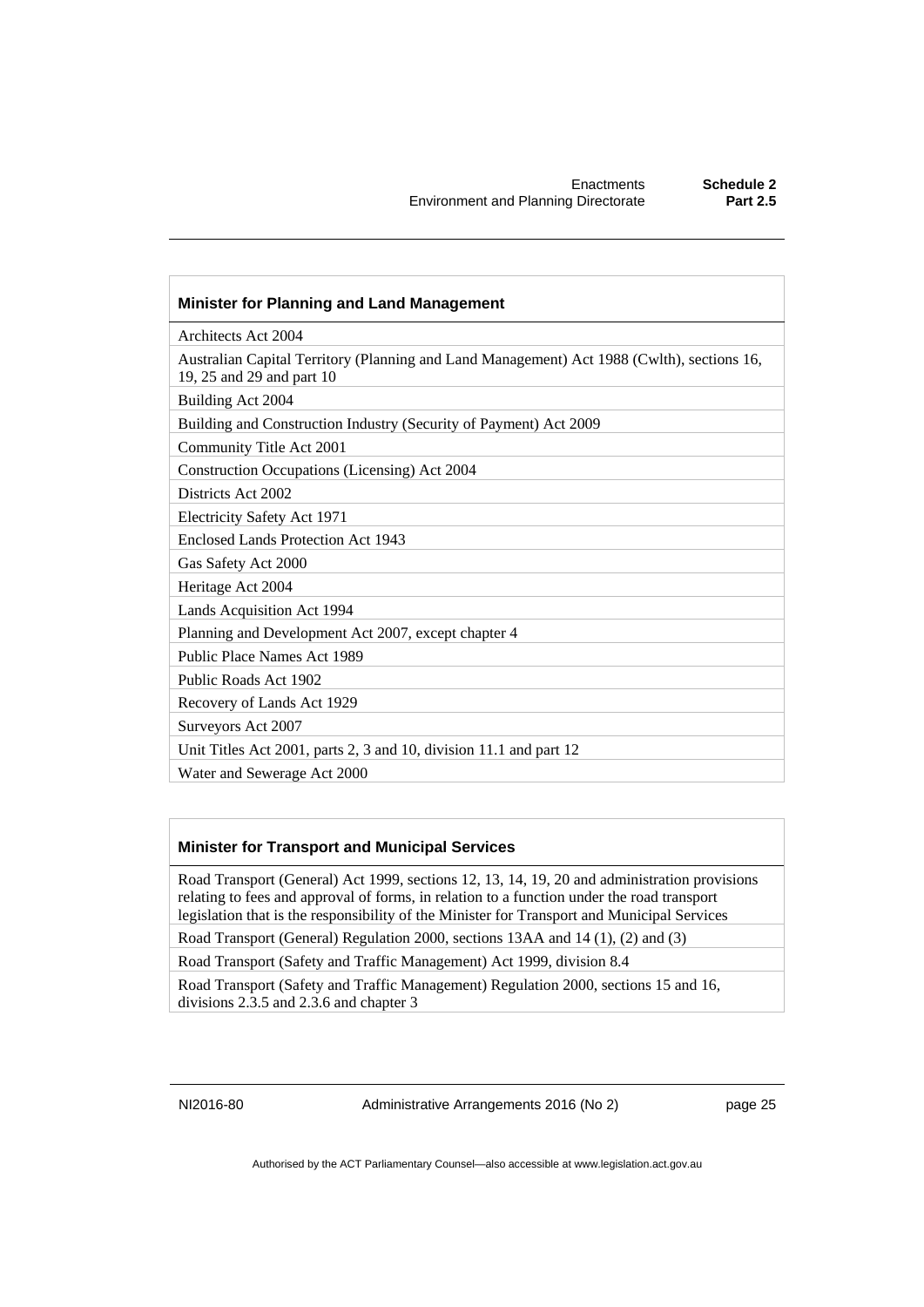#### **Schedule 2 Enactments**<br>**Part 2.6 Community Community Services Directorate**

### <span id="page-29-0"></span>**Part 2.6 Community Services Directorate**

**Minister for Housing, Community Services and Social Inclusion** 

Community Housing Providers National Law (ACT) Act 2013

Housing Assistance Act 2007

Working with Vulnerable People (Background Checking) Act 2011

#### **Minister for Disability**

Disability Services Act 1991

#### **Minister for Children and Young People**

Adoption Act 1993, except section 104 (2)

Children and Young People Act 2008 (except chapter 20)

#### **Minister for Aboriginal and Torres Strait Islander Affairs**

Aboriginal and Torres Strait Islander Elected Body Act 2008

Native Title Act 1994

page 26 Administrative Arrangements 2016 (No 2) NI2016-80